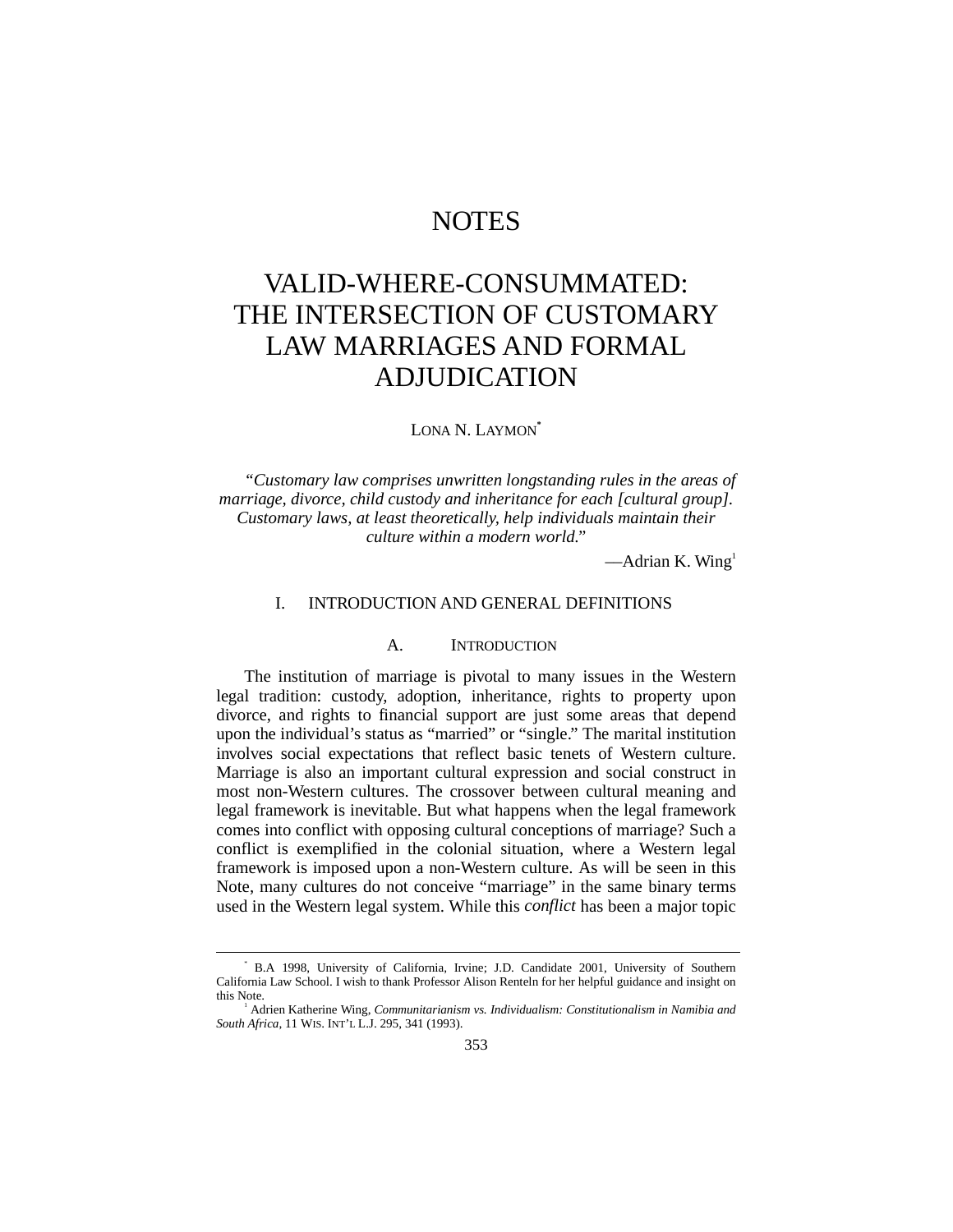in the field of law and anthropology generally, few have explored *accommodations* for non-Western cultures in the Western legal system.

This Note investigates the treatment of non-Western "customary" marriages in "formal" legal systems. In other words, when does the "formal" legal system recognize a non-Western, often unregistered, marriage as valid? Do legislative protections for cultural groups *really* protect customary practices in ways that preserve cultural meaning, or can this be done via common-law doctrines? This analysis draws on statutory and case law from the United States and a variety of other nations, with emphasis on case law from the African continent. I draw primarily on laws from African nations because of the large volume of new scholarship and case law dealing with issues of customary marriage on that continent.

Part II of this Note focuses on the situation of minority indigenes embedded in a colonial-based system (i.e., the "classic" colonial case study for law and anthropology). There, I examine limitations to the enforcement of customary marriages in formal courts because of evidentiary and public policy standards. Finally, the Note offers a look at the United States legal system's treatment of customary marriages that are imported from other nations. How does this formal system treat customary marriages consummated in other nations? Can the formal legal system accommodate customary law through its own equitable doctrines? I examine several United States common law constructs (the valid-where-consummated doctrine, common-law marriage, and putative marriage doctrine) that may be used to validate customary marriages. I will show , however, that the "accommodation" of customary marriages through these "equitable" doctrines is usually inconsistent with the preservation of cultural meaning or notions of group/ethnic rights.

#### B. WHY FOCUS ON MARRIAGE?

In Western nations that have a non-Western, indigenous population, discord between the national legal system and a non-Western cultural practice is seemingly inevitable. Most of these nations have specifically addressed indigenous groups in statutory and case law. For example, 25 U.S.C. §371 allows for the recognition of Native American marital customs that would otherwise be legally invalid.<sup>2</sup> In *Osborne v. Babbitt*,<sup>3</sup> for example, otherwise illegitimate children sought to inherit by intestacy from a decedent whose marriage was valid only under Pawnee custom. Because federal law demanded recognition of Native American customary law, the

 $\overline{\phantom{a}}$ <sup>2</sup> See 25 U.S.C § 371 (1983) (validating the rights of heirs to a deceased Native American to be recognized even if the individual was married or born from a marriage that is only recognized in the Native American culture). See also 25 U.S.C. § 348 (2000).

 <sup>61</sup> F.3d 810 (10th Cir. 1995).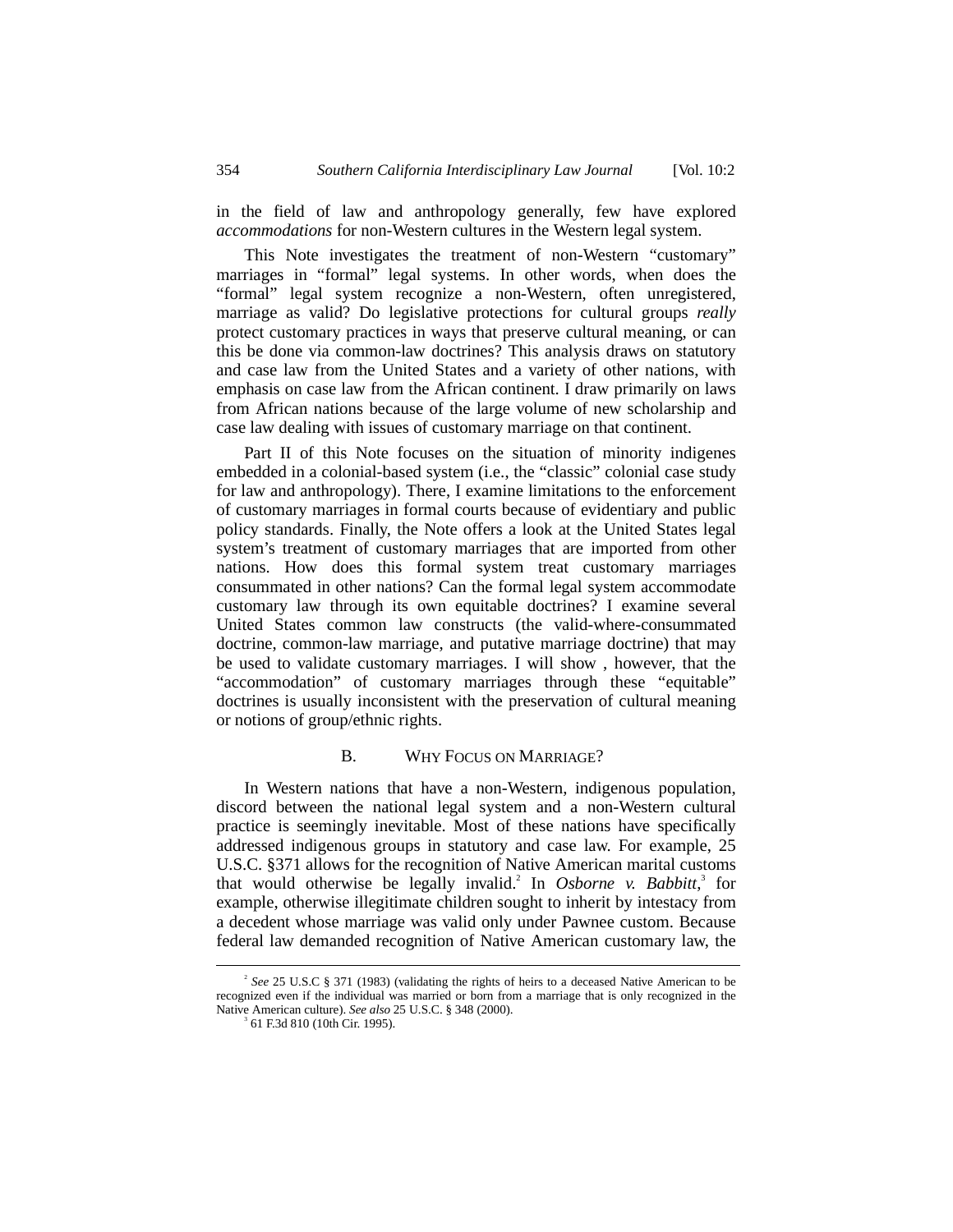court accepted the heirs' arguments, recognizing that since customary law is usually unwritten, the validity of customary marriages must be judged by different standards than those used to determine non-Indian, "formal" marriages.4 The United States is not the only country that has created a separate sphere of standards for recognizing the marital customs of its indigenous population; it seems that almost every nation with an indigenous population has attempted to accommodate their customs through legislation or case law. In fact, we will see throughout this Note that cultural evidence does not enter into U.S. courtrooms nearly as often or as fully as it does in other nations. Moreover, even when evidence of customary laws is admitted into the formal court setting, the very nature of the formal legal system changes the customary laws that it seeks to preserve.

The recognition of customary unions also plays a central role in Board of Immigration ("BIA") cases in which deference is supposedly given to the law of the "place of consummation." For example, if a valid marriage is created in Iran, the general rule holds that the marriage is valid in the United States, even if it would not have been valid if consummated in the U.S.<sup>5</sup> The question of whether a court should recognize a non-Western marriage also arises in cases involving divorce, custody, aid for dependant children ("AFDC"), welfare, adoption, maintenance, rape, fraud, assault, deportation, insurance, and inheritance.<sup>6</sup>

# C. "CUSTOMARY" VERSUS "FORMAL" LAW

Before further discussion, it is necessary to define what is meant by "formal" versus "customary" law. Customary law is often discussed in terms of group or cultural rights. These are affirmative rights to cultural preservation and respect for cultural identity. South Africa and Namibia, for example, have constitutionalized group rights, thus creating positive rights to preserve culture through education and language and to have unwritten

 $\overline{\phantom{a}}$ *See id.* at 813–14 (recognizing that an otherwise illegitimate child could be deemed legitimate since she was Pawnee, which is a tribe that recognizes marriage through mere cohabitation).

*See, e.g.*, Van Voorhis v. Brintnall, 86 N.Y. 18 (1881) (finding that a marriage is recognized in New York if it is valid where consummated); People v. Ezeonu, 588 N.Y.S.2d 116, 117 (Sup. Ct. 1992) ("Generally, a marriage is recognized in New York if it is valid where consummated."). *Cf.* Spradlin v. State Comp. Comm'r, 113 S.E.2d 832, 834 (W. Va. 1960). "The rule that a marriage which is void in the jurisdiction in which it is contracted or celebrated is void everywhere is equally well established and is likewise supported by the weight of authority." *Id.*

<sup>6</sup> "Maintenance" claims are claims for financial support from a money-earning spouse before divorce. Such support claims are formally recognized in many African nations and are particularly embedded in nations with Roman-Dutch legal foundations. These claims may be brought alone, but they are often brought in conjunction with claims for alimony or claims for insurance benefits where a customary spouse challenges findings that he or she has an uninsurable interest in the decedent spouse. *See, e.g.*, Chawanda v. Zimnat Ins. Co., 1990 (1) SA 1019 (Zimb. High Court), *aff'd*, 1991 (2) SA 825 (discussed in detail below).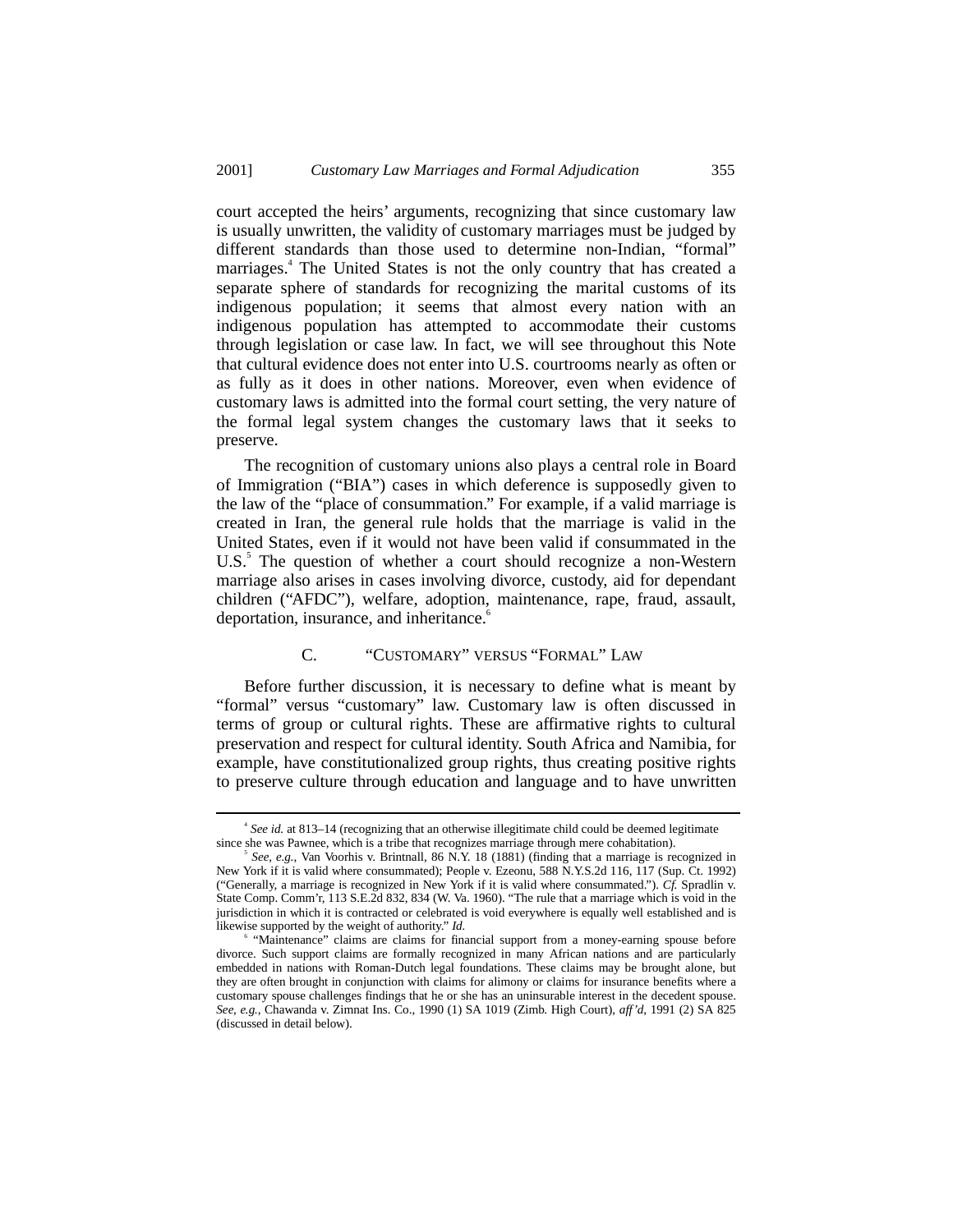customary law treated as legally binding.<sup>7</sup> Formal legal systems are often (but not always) aligned with a negative rights perspective. The United States legal system, for example, tends to focus upon the rights of the individual and "negative rights." United States courts and legislatures are often hostile to the ideas of group or cultural rights since these are a form of "positive rights" outside the tradition of U.S. law.<sup>8</sup> Regardless of the treatment of group rights and customary law in the United States, these issues have been a focus in the international legal community and in developing nations with strong multicultural heritages.

The difference between "customary" and "formal" law is most recognizable in a colonial context. When an inflexible, written or codified form of law or precedent is imposed upon a culture that organizes itself around an oral, flexible set of social traditions, a conflict between formal and customary systems of law exists. Almost any lawyer will note, however, that the Western legal tradition is hardly inflexible or purely coded in writing; and most anthropologists will admit that most non-Western, unwritten social traditions are somewhat fixed. But, Western formal systems themselves conceive of a distance between formal and customary law through binary categories that neatly separate the "us" from the "them." As noted by Alison Renteln and Alan Dundes, westerners understand the distinction between formal and customary systems of law according to a set of binary oppositions:

| Customary | Formal       |
|-----------|--------------|
| Oral      | Written      |
| Flexible  | Fixed        |
| Anonymous | Known Author |
| Old       | <b>New</b>   |
| Primitive | Civilized    |
| Folk      | Elite        |
| Peasant   | Aristocrat   |
| Rural     | Urban        |

Two things are quite remarkable in the above oppositions: first, the formal system connotes itself as superior to customary law; and second, one of the major definitive qualities of customary law is the fact that it is *unwritten*. Because of this, some authors have suggested that the phrase "customary law" is a contradiction in terms. For instance, early scholars like Emile de Laveleye suggest that the very purpose of law is to either

 $\overline{\phantom{a}}$ *See* Wing, *supra* note 1, at 341, 362.

<sup>&</sup>lt;sup>8</sup> Id. at 298. "Negative rights" are rights to noninterference from the state. "Positive rights" are the right to certain benefits and financial support from the state.

<sup>9</sup> *What Is Folk Law?*, *in* 1 FOLK LAW: ESSAYS IN THE THEORY AND PRACTICE OF *LEX NON SCRIPTA* 3 (Alison Dundes Renteln & Alan Dundes eds., 1994) [hereinafter FOLK LAW].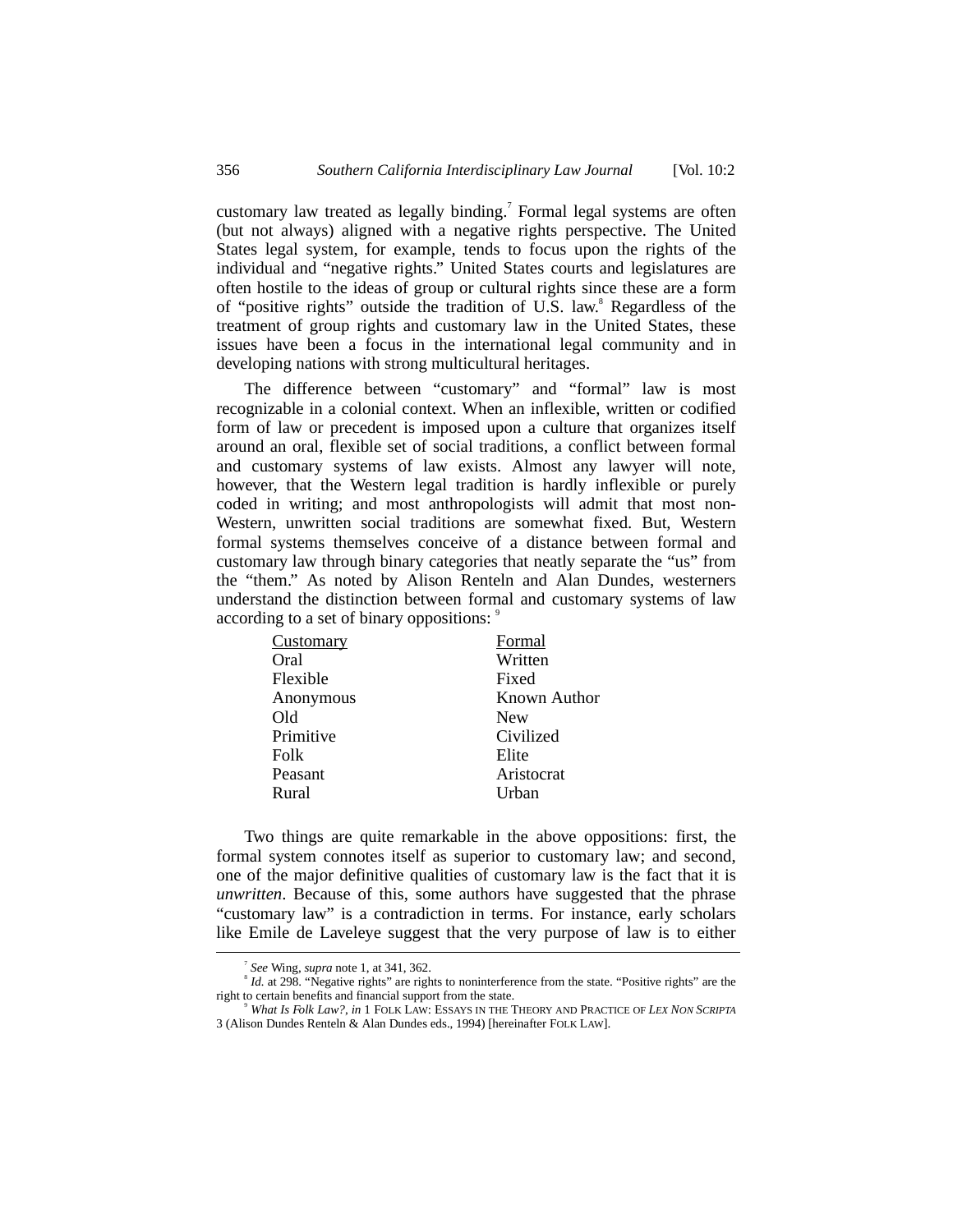codify or alter practices that are based in nonwritten tradition.<sup>10</sup> Some scholars, like Renteln and Dundes, apply the term "folk law" in lieu of "customary law" because the term "custom" may have confusing connotations.11 Regardless of the theoretical limitations to defining systems of law, courts do use the term "customary law" as distinct from mainstream Western standards of practice. Moreover, courts often assert that a customary practice may be legislated or recorded in writing, despite the idea that such lexical actions oppose the very concept of folk law in theory.

Another approach toward conceptualizing customary versus formal law focuses upon the idea of "rules" versus "processes." Competing cultural concepts of marriage provide an apt example of the distinction between rules and processes. Western culture is dependent upon binary oppositions of marital status—"married" versus "single." Authors such as John Comaroff and Simon Roberts, however, have found that the binary concept of married versus unmarried does not exist in every culture.<sup>12</sup> The Tswana of Africa, for instance, do not hold a theory of marriage that corresponds to the Western institution: instead, these people formalize a relationship through a long series of processes requiring years of development.<sup>13</sup> To an extent, much confusion in the formal legal system derives from simple mistranslation: dichotomous terms that represent married versus unmarried simply do not exist in the Tsawna language or cultural concepts of family, while the English language lacks its own words to capture the various phases of family union in Tswana culture.<sup>14</sup> Comaroff and Roberts point out that in Tswana custom there is no defining moment between one's status as married or single, and there are a variety of relations between Tswana men and women which may result in rights to support or "alimony" upon separation.<sup>15</sup> The magnitude of such rights depends mostly upon the way that each spouse's family has processed the relationship and upon the trading of goods or obligations between two families over time. Disputes over marital status and property are resolved by tribal leaders through the balancing of individual narratives and tribal or familial consensus as to what the appropriate law should be.<sup>16</sup> This quality of mutability in Tswana law is particularly important to members of traditional societies whose lives are often governed by nomadic movement or a subsistence that is highly conditioned on seasonal and environmental changes. Comaroff and Roberts do not suggest that Tswana custom consists of processes in the absence of

<sup>&</sup>lt;sup>10</sup> EMILE DE LAVELEYE, PRIMITIVE PROPERTY (G.R.L. Marriott, trans., 1985) (1878).

<sup>&</sup>lt;sup>11</sup> FOLK LAW, *supra* note 9, at 4 "All folk law is customary in the sense that it is traditional, but not all custom is law!" *Id.* 

<sup>&</sup>lt;sup>12</sup> See JOHN L. COMAROFF & SIMON ROBERTS, RULES AND PROCESSES, 133 (1981).

<sup>13</sup> *See id.* at 134. <sup>14</sup> *See id.*

<sup>15</sup> *See id.* at 152. <sup>16</sup> *See id.*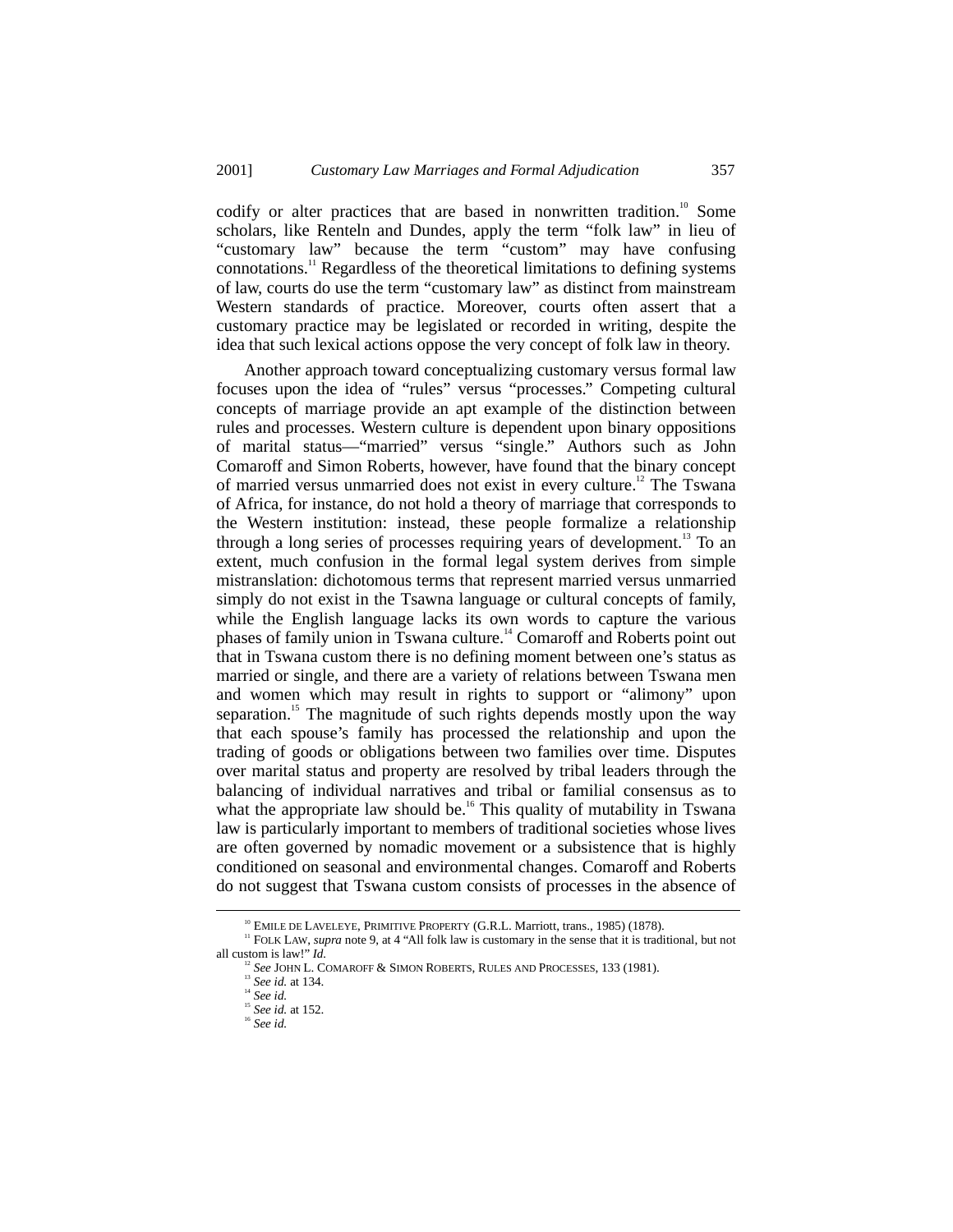binding rules, but that "the value of distinguishing 'the legal' as a discrete field of inquiry" from cultural processes and narrative may be of less value in some non-Western societies.<sup>1</sup>

In the United States, many American Indian tribes hold concepts of familial relations similar to the African Tswana. Many tribes, like the Hopi, the Apache, the Navajo, the Zuni, or the O'odham, do not conceive of a union between two people as permanent until there is a long-term process of transferred rights and obligations.<sup>18</sup> Robert Cooter and Wolfgang Fikentscher explicitly note that "the married-unmarried dichotomy fits poorly when applied to Indian tribes."<sup>19</sup> Some tribes, like the "O'odham expect to go through several 'marriages' before settling into a permanent union."<sup>20</sup> Other tribes, like the Zuni, merely require cohabitation in conjunction with a family prayer delivered over the couple in the Zuni language.<sup>21</sup> In short, there is great cultural and social variation between tribes and between localities within tribes. In fact, each tribal court has different standards for determining whether a union between two people has been accomplished according to custom. Tribal courts attempt to apply and preserve local customary laws; however, customary marriages often frustrate the need to determine whether a couple is married or single in nontribal state courts. Native Americans often wish to maintain their cultural processes and customs, but the federal government, with its emphasis on written verification and the married-unmarried dichotomy, usually requires Native Americans to define marriage in a way that is contrary to their culture. In tribes that recognize permanent unions through cohabitation, it has been reported that:

Tribal government officials also advise Indians to regularize marriage by having a ceremony. Navajo authorities would like a clearer criterion for marriage. The Navajo code of 1980 covered the formalities of tribal marriage. To achieve greater legal clarity, it discourages common law marriages and encourages people to have weddings before civil or religious authorities. Indeed, some Navajos say that the statute forbids courts from recognizing common law marriage. A similar policy was reported in Acoma, where [officials have] tried to discourage common law marriage.<sup>22</sup>

<sup>&</sup>lt;sup>17</sup> *Id.* at 243.<br><sup>18</sup> *See* Robert D. Cooter & Wolfgang Fikentscher, *Indian Common Law: The Role of Custom in American Indian Tribal Courts*, 46 AM. J. COMP. L. 509, 537–41 (1998).<br><sup>19</sup> *Id.* at 537. <sup>20</sup> *Id.* at 538.

 $^{21}$  *Id.* 

 $22$  *Id.* at 539. It should be noted that the term "common-law" marriage here is shorthand for customary marriage—courts and government officials often designate "undefinable" customary marriages as common-law marriage. This point is discussed in more detail below.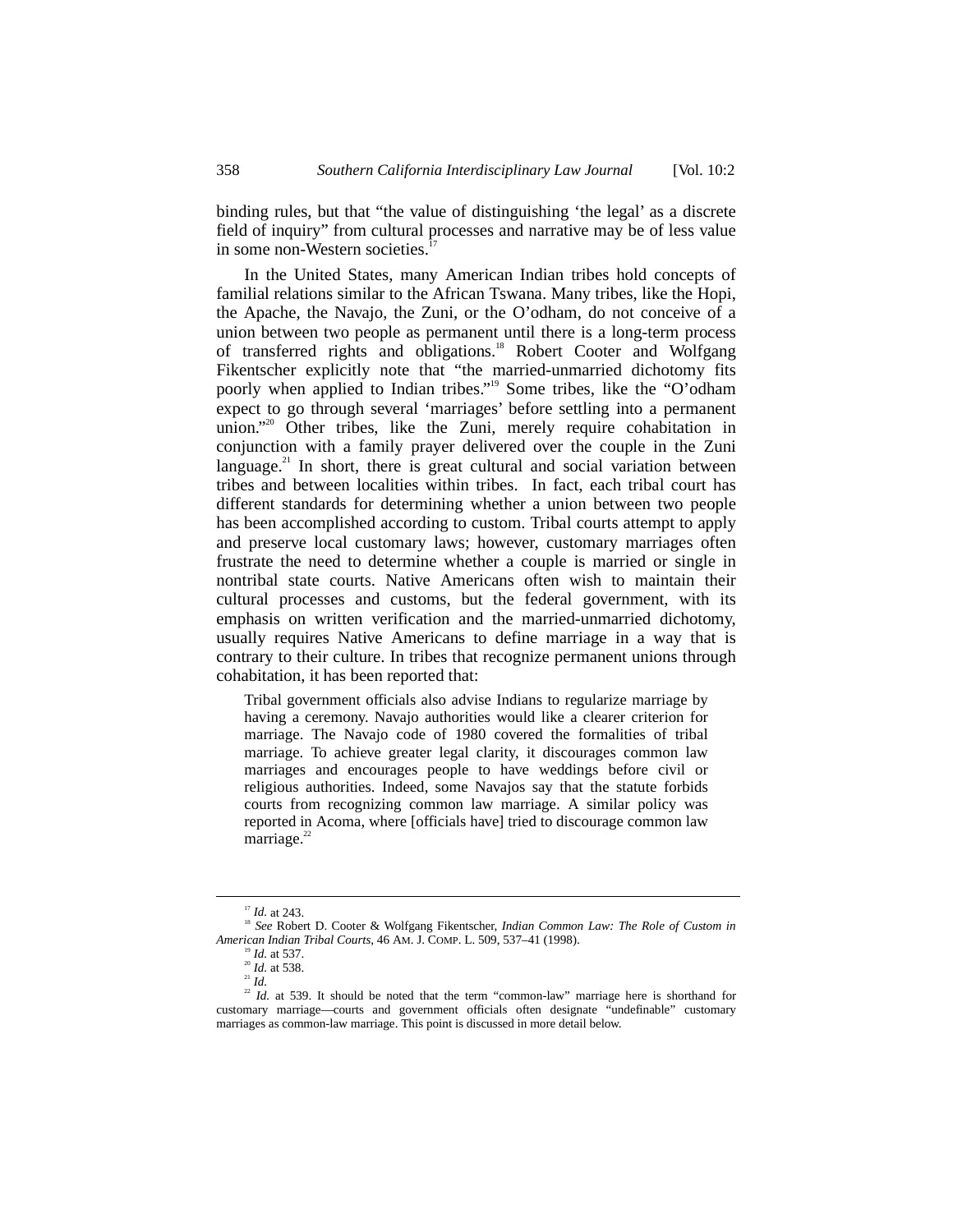The conflict between a legal system that relies upon a dichotomy of married-unmarried and a non-Western cultural system that recognizes several variations of familial union is also exemplified in the Nigerian case *In the Matter of an Intended Marriage Between E.O. Beckley and Christiana O. Abiodun*. 23 There, an applicant requested formal legal recognition of her marriage performed according to Yoruba custom, so that her husband would be prevented from marrying another woman and foregoing support obligations.<sup>24</sup> According to Yoruba custom, there is more than one type of valid familial bond. Furthermore, permanent familial unions may manifest in a number of different ways: a valid bond between the couple may be created through cohabitation, payment of a dowry, a preliminary engagement ceremony (an *Idana*), payment of certain expenses, a series of manifestations from the husband and his family over an indefinite period of time, or by ceremony in a church (only used amongst Christianized sects of Yoruba). Finally, a union may be accomplished by a formalized "delivering" of the wife to the husband. The *Idana* may be performed by proxy and manifestations of consent to marriage may be made through an exchange of correspondences or messengers. The goal of these various procedures is twofold: the long-term process not only creates a familial bond between man and woman, but also creates a bond of gifts and obligations between the couple's families.

At issue in *Abiodun* was precisely when the couple became "married," if at all. Members of the Yoruba tribe could not agree to a single status of the couple at any particular point in time: some experts held that the husband's manifest consent rendered the couple married; some believed that the exchange of a dowry was more indicative of marriage; some held that the *Idana* was a *more* complete state of union between the couple; and some claimed that the *Idana* did not create *as much of a marriage* as the actual delivery of the wife to the husband.<sup>25</sup> Despite the apparent lack of a clear married-unmarried dichotomy, the court determined that a marriage was not completed unless there was a "delivery" of the wife to the husband.<sup>26</sup> The court's determination was partly based upon a book written

<sup>&</sup>lt;sup>23</sup> Beckley v. Abiodun, 1943 (17) NIG.L.R. 59 (High Court).  $24$  Customary law often only reaches courts of the national or state government and only through appeal. Usually, lower tribal courts will be in place to apply customary law directly to the people they govern. This is true in both the United States and most African nations. This does not change, however, the fact that subordinate courts have a "formalizing" effect upon customary law. Furthermore, state or national courts are often not required to take judicial notice of native court findings of a valid custom. *See* Muna Ndulo, *Ascertainment of Customary Law: Problems and Perspectives with Special Reference to Zambia*, *in* FOLK LAW, *supra* note 9, 339–46. Moreover, where judicial notice of a practice is required, native courts are still required to apply the same standards of proof and factual consistency demanded by the formal system of which they are a part.

<sup>25</sup> *Beckley*, (17) NIG. L.R. at 64–65. <sup>26</sup> *Id.* at 65.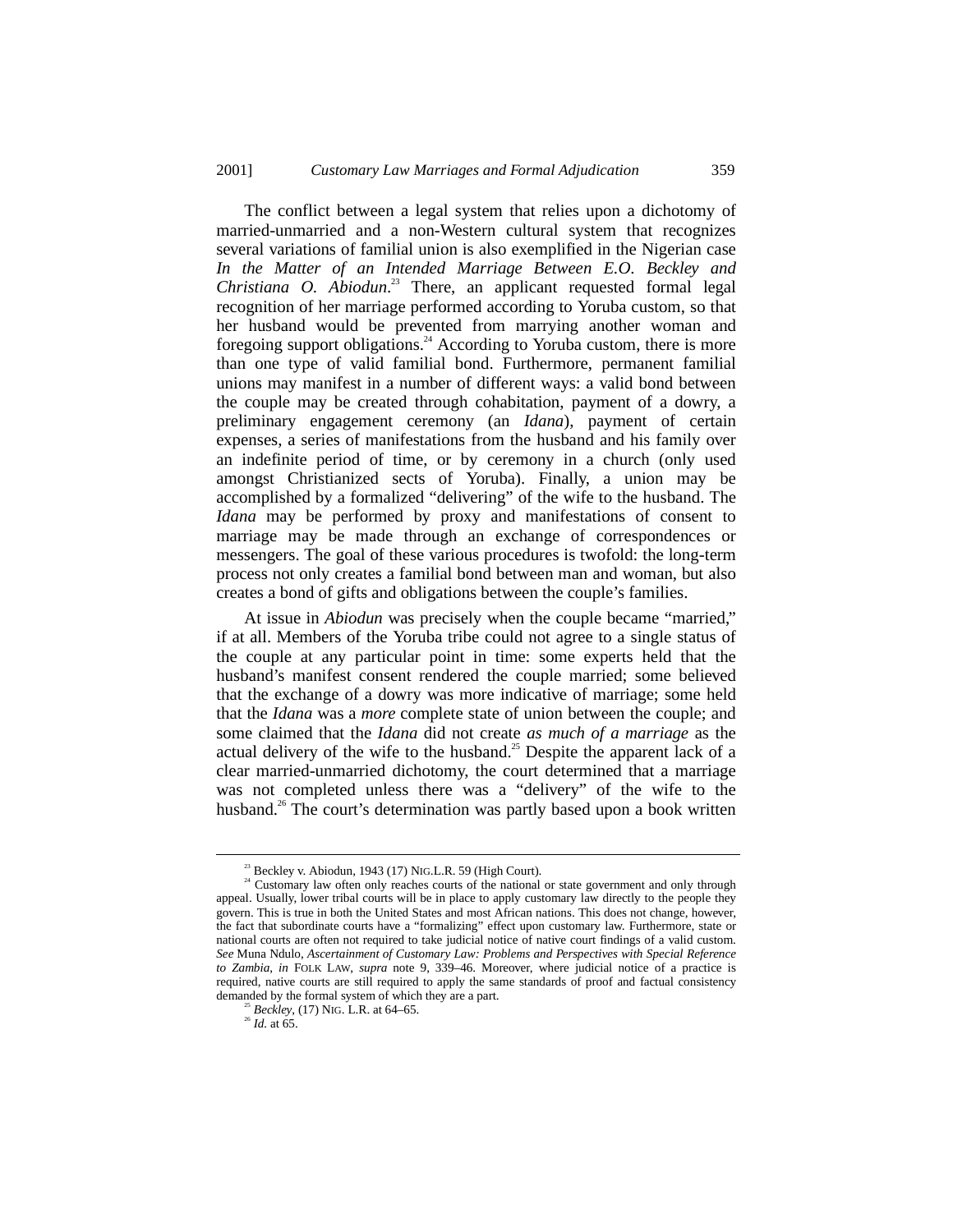by a judge (a non-Yoruba expert on Yoruba custom).<sup>27</sup> Secondly, the court invoked Western contract law to hold that the giving of the bride was necessary to "effect a contract" by exchange of consideration.<sup>28</sup> In short, the court believes that contract law is surely at the heart of Yoruba custom. The imposition of Western legal principles on customary law often yields grotesque hybrids of "law" and "cultural meaning." In the *Abioudun* case, the application of contract law to Yoruba custom inserts a sense of "wife purchase" that was not within the original cultural meaning of the practice.

The idea that Western principles of contract and consideration lie at the heart of Yoruba custom seems totally misplaced. Furthermore, by holding that the Yoruba union takes place at the moment of delivery of the woman to the husband, the formal court has set a precedent that *solidifies* the customary concept of marriage: the flexibility and dynamic nature of Yoruba customary marriage is now fixed at a specific moment in the marital process. In other words, the court has made a rule out of the Yoruba marriage process. Variation and flexibility is an attribute of customary law precisely because these social groups identify themselves through their smaller, mobile communities and family groups as opposed to larger national identities. Thus, imposing formal rules upon customary processes imposes a whole new identity upon a people who previously sought their identity through community and family. $2<sup>2</sup>$ 

Of course, the Western legal practitioner is sure to ask, "But what else is a judge to do if he wishes to resolve the case?" Since the marriedunmarried dichotomy lies at the very heart of Western family law, it seems that courts are categorically unable to accommodate alternative, nondichotomous cultural constructions of family. In the end, there are several problems for the cultural minority dealing with customary marriage in court and for the legal practitioner. First, as noted in the previous discussion about Native American marriages, many cultures have been forced to construct a ceremony and implant the married-unmarried dichotomy into their cultural heritage. Second, how the formal system chooses to recognize customary marriages is often an unpredictable concoction of legal doctrine and cultural evidence because courts typically redefine non-Western practices into Western legal terms. As a general rule,

<sup>&</sup>lt;sup>27</sup> The use of nontribal anthropologists or attorneys who practice on tribal land has been criticized because of the possibility for mistranslation and the tendency of these "experts" to fit any observed customary law into the preexisting paradigm.

Beckley, (17) NIG. L.R. at 65. "[Delivery of the bride is] 'in effect a contract,' and no doubt . . . if one side only had given consideration, an action could be brought for the breach by the other side and the contract is not performed." *Id.*

<sup>29</sup> *See, e.g.*, John C. Messenger, Jr., *The Role of Proverbs in a Nigerian Judicial System*, *in* FOLK LAW, *supra* note 9, at 421, 422. "Politically preeminent is the community . . . and a hereditary leader and a council of elders direct its affairs." *Id.* Nuclear and extended families are greater sources of law and governance than any national, *or even tribal*, institution.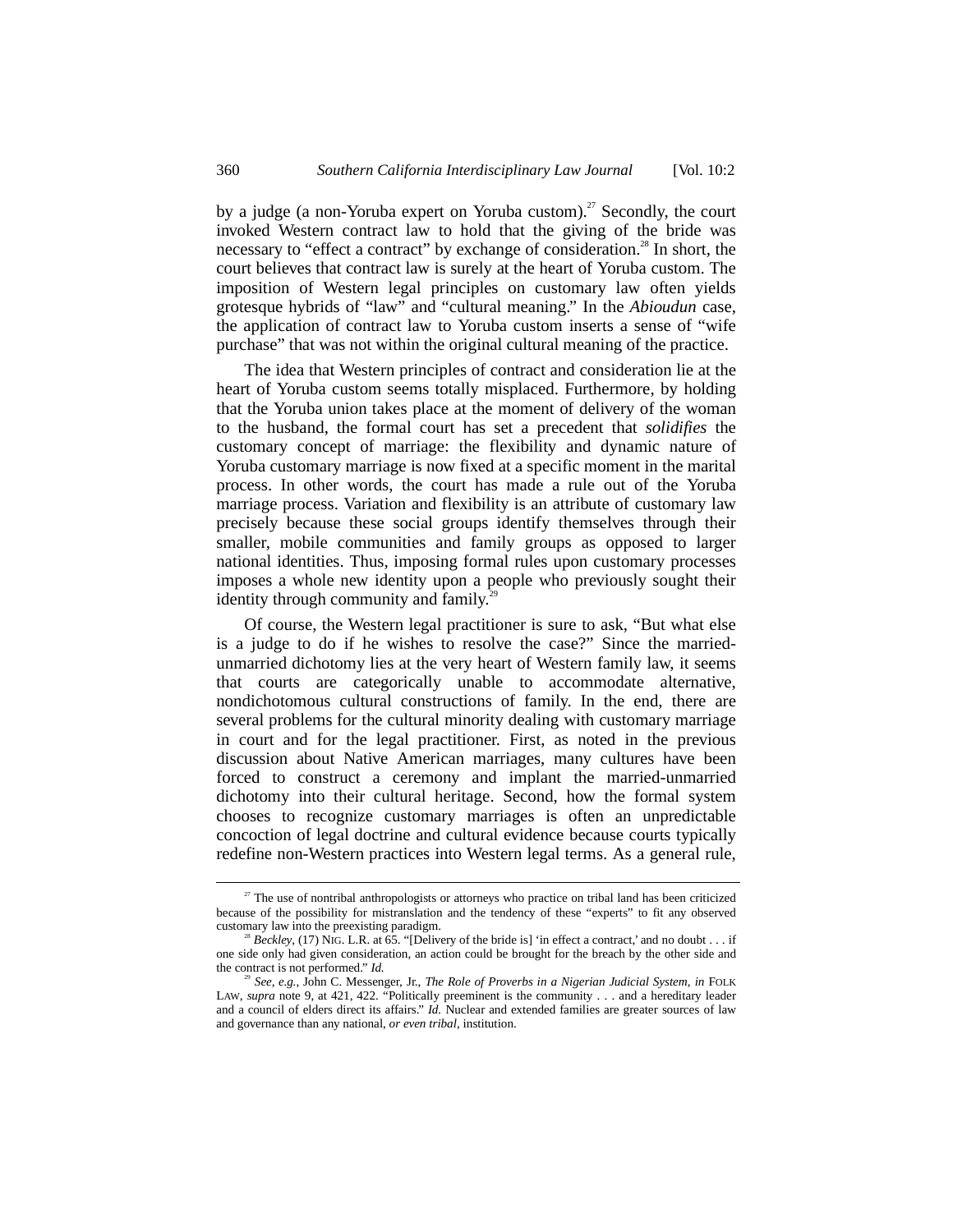recognition of customary unions by Western courts is limited by evidentiary or public policy standards. Part II will show that even this general rule does not reveal a predictable pattern of adjudication.

# II. DISSECTING EVIDENTIARY AND PUBLIC POLICY STANDARDS AS THEY APPLY TO CUSTOMARY MARRIAGES

Statutory and common laws impose limits on the recognition of customary unions due to either evidentiary standards or public policy. For example, under the Hindu Marriage Act of 1955, custom must be "certain and not unreasonable or opposed to public policy."<sup>30</sup> The purpose of this Part is to identify some trends in evidentiary and public policy standards as applied to customary marriages. Here, I refer mostly to scholarly treatment of this subject, with some application to specific cases. Furthermore, this discussion mainly draws on studies of indigenes embedded in a colonial system (e.g., the recognition of a Zulu marriage in colonial South Africa). Part III will demonstrate that the limitations imposed on customary marriages take on a more complex character when people from foreign, non-Western communities travel into the United States.

#### A. EVIDENTIARY STANDARDS AND THEIR LIMITS ON RECOGNITION OF CUSTOM

In countries that express a willingness to enforce and accommodate customary law, courts must choose which customs are "real" or recognizable before they enforce the practice. The recognition of customary law in common-law courts usually turns on the evidentiary character of the custom. T.O. Elias notes, "The age-old problem of customary law has been one of ensuring its certainty." 31 Even as early as *The Case of Tanistry* in 1608 there was a recognition in English common law that customs could be recognized by a court only if they were certain and of "immemorial usage."<sup>32</sup> The idea that a real custom only embraces the most ancient traditions of unwritten law is ironically at odds with the idea that custom is a flexible form of social control. Again the formal tendency to force a customary practice into a singular, written definition freezes the dynamic ability of customary law to change, and the idea that customary law should be ancient trumps qualities of mutability and community variation.

The use of the term "evidentiary standards" in this Note refers to the types of evidence that are considered relevant and the weight given to each

<sup>&</sup>lt;sup>30</sup> The Hindu Marriage Act, 1955 (Act No. 25 of the Laws of India, 1955), *available at* http://www.sudhirlaw.com/hma55.htm.

<sup>&</sup>lt;sup>31</sup> T.O. Elias, *The Problem of Reducing Customary Laws to Writing*, *in* FOLK LAW, *supra* note 9, at 319.

 $32$  The Case of Tanistry, 80 Eng. Rep. 516, 520 (K.B. 1608).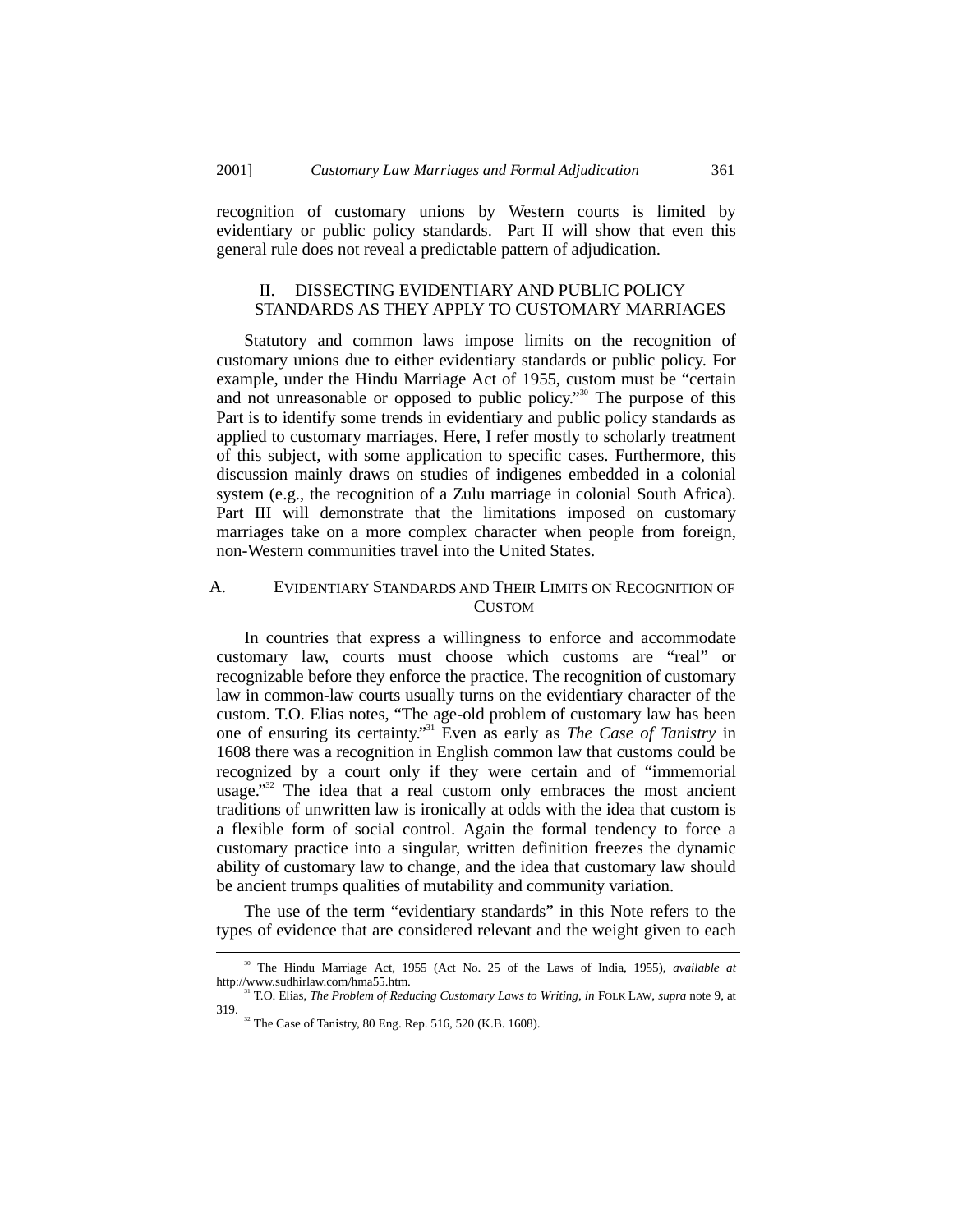form of evidence. For instance, courts usually give more evidentiary weight to documents like marriage licenses, prenuptial agreements, and written acknowledgments of a marriage than they give to witnesses' narration about the ceremonial process. Of course, there are very good policies for this distinction: documents are considered to be more reliable than witnesses, and documents may provide a consistent indication of marriage in a world full of different marriage ceremonies. But, the extra weight given to written evidence in formal courts results in a burden of proof that the vast majority of cultural minorities are unable to meet since customary law is, by definition, unwritten. Regardless of the burden of proof born by a cultural minority (e.g., "more probable than not," a "preponderance," or "beyond a reasonable doubt") the recognition of customary marriages is inevitably frustrated by an evidentiary system that favors formalized evidence.

The idea that custom must be provable and certain has been translated into a requirement for "notoriety" in some formal courts. For instance, in West Africa and Ghana, nontribal courts often measure the validity of a customary practice by the number of "expert witnesses" who have heard of the practice.<sup>33</sup> These expert witnesses may be tribal members called by the parties, nontribal anthropologists or sociologists, or anthropological textbooks.34 If the custom is significantly "notorious," then it is likely to be considered as real customary law and thus recognizable to the formal system.<sup>35</sup> The notoriety test is not in itself inconsistent with the essence of custom––clan chiefs and tribal leaders will often decide matters in the tribe by tribal consensus as supplemented by individual narration.<sup>36</sup> Formal notions of precedential value, however, often set a single case as the definition of customary practices for a large cultural group, thus removing all community and clan distinctions. Woodman suggests that notions of stare decisis may not only dissipate local variations, but that "once a rule has been judicially recognized, it is liable to be applied to ethnic groups other than those whose customs were in issue in the decisive cases."<sup>37</sup> For example, the Nigerian courts have sometimes held themselves bound by Ghanian decisions on customary law, although there is no significant ethnic group common to both countries.<sup>38</sup> On the other hand, lower courts do sometimes rebuff precedence and enforce or negate customary laws on the basis of their own discretion. This leads to contrary case decisions as to which customs are formally enforceable and which are not. Even worse, courts that do feel constrained by precedent may adjudicate by

 <sup>33</sup> Gordon R. Woodman, *Some Realism About Customary Law—The West African Experience*, *in* FOLK LAW, *supra* note 9, at 83, 86.<br><sup>34</sup> *Id.* <sup>35</sup> Woodman, *supra* note 33, at 90.

<sup>35</sup> Woodman, *supra* note 33, at 90. <sup>36</sup> *See* COMAROFF & ROBERTS, *supra* note 12, at 26–29.

<sup>&</sup>lt;sup>37</sup> Woodman, *supra* note 33, at 91.<br><sup>38</sup> *Id.*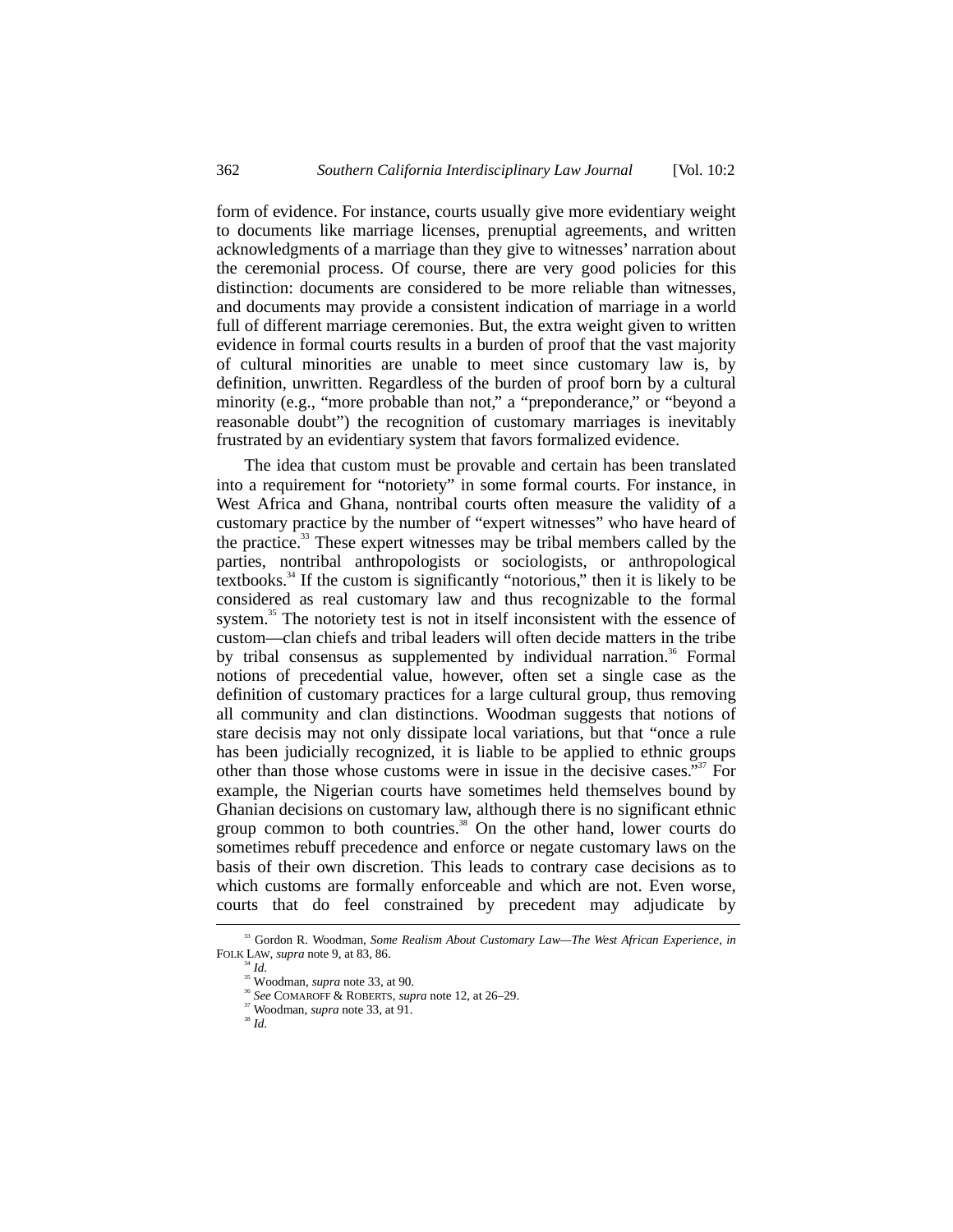compromising inconsistent outcomes thus creating hybrid descriptions of customary practices that do not really exist in any culture.<sup>39</sup>

Another major problem with the notoriety requirement is that courts often look for consensus among nontribal experts, treatises, and judges to test the validity of a community practice.<sup>40</sup> Thus, the notoriety test is not really a "time immemorial" requirement but actually a proxy for the availability of experts and textbooks. Both tests reflect the formal system's need for certainty and consistency, and both pose serious consequences for the recognition of unwritten customary law.

In addition to proving ancient use or notoriety, many formal courts also require cultural minorities to show that a customary law corresponds to current practice. In other words, courts may judge the validity of customary laws by requiring the custom to be "ancient" and "notorious," or a court may emphasize the need to recognize only the most current trends in social practice. Thus, the cultural minority may be caught in the conundrum of proving that a cultural practice is both maximally ancient and maximally new at the same time. For example, in *DaBaase v. INS*, the defendant sought to show that he was divorced in Nigeria according to customs of his Ghanian tribe, and thus validly divorced for purposes of the U.S. legal system.<sup>41</sup> The court refused to recognize the divorce as valid since he did not provide a certified statement of "the *current* customary divorce law of that tribe."<sup>42</sup> Such an up-to-the-minute "certified description" of tribal customary divorce was probably unavailable to DaBaase since most customary law issues come before African tribal courts that only use oral testimony. Furthermore, and even more critical, such a certified statement would likely *not* be required in DaBaase's nation.<sup>43</sup> It therefore seems that in order to be recognized, a customary practice must strike a fine and often unpredictable balance between being "old" enough and being "current" enough to meet court standards.

Solidifying customary law into a singular, precedent-setting description in the name of evidentiary standards has several widely criticized effects upon custom. Many critics have noted that formal courts' emphasis on physical, verifiable manifestations of custom have drained cultural and community identity from many customs.<sup>44</sup> In other words, because formal courts mostly rely upon physical manifestations of a custom (as opposed to cultural meaning or narrative), they tend to treat the practice as an empty

<sup>&</sup>lt;sup>39</sup> *Id.*<br><sup>40</sup> *See id.* at 86–91.

<sup>&</sup>lt;sup>41</sup> DaBaase v. INS, 627 F.2d 117 (8th Cir. 1980).<br><sup>42</sup> *Id.* at 118 (emphasis added).

<sup>&</sup>lt;sup>43</sup> See discussion *infra* Part III.A.

<sup>44</sup> *See, e.g.*, H. Patrick Glenn, *The Capture, Reconstruction and Marginalization of "Custom"*, 45 AM. J. COMP. L. 613 (1997).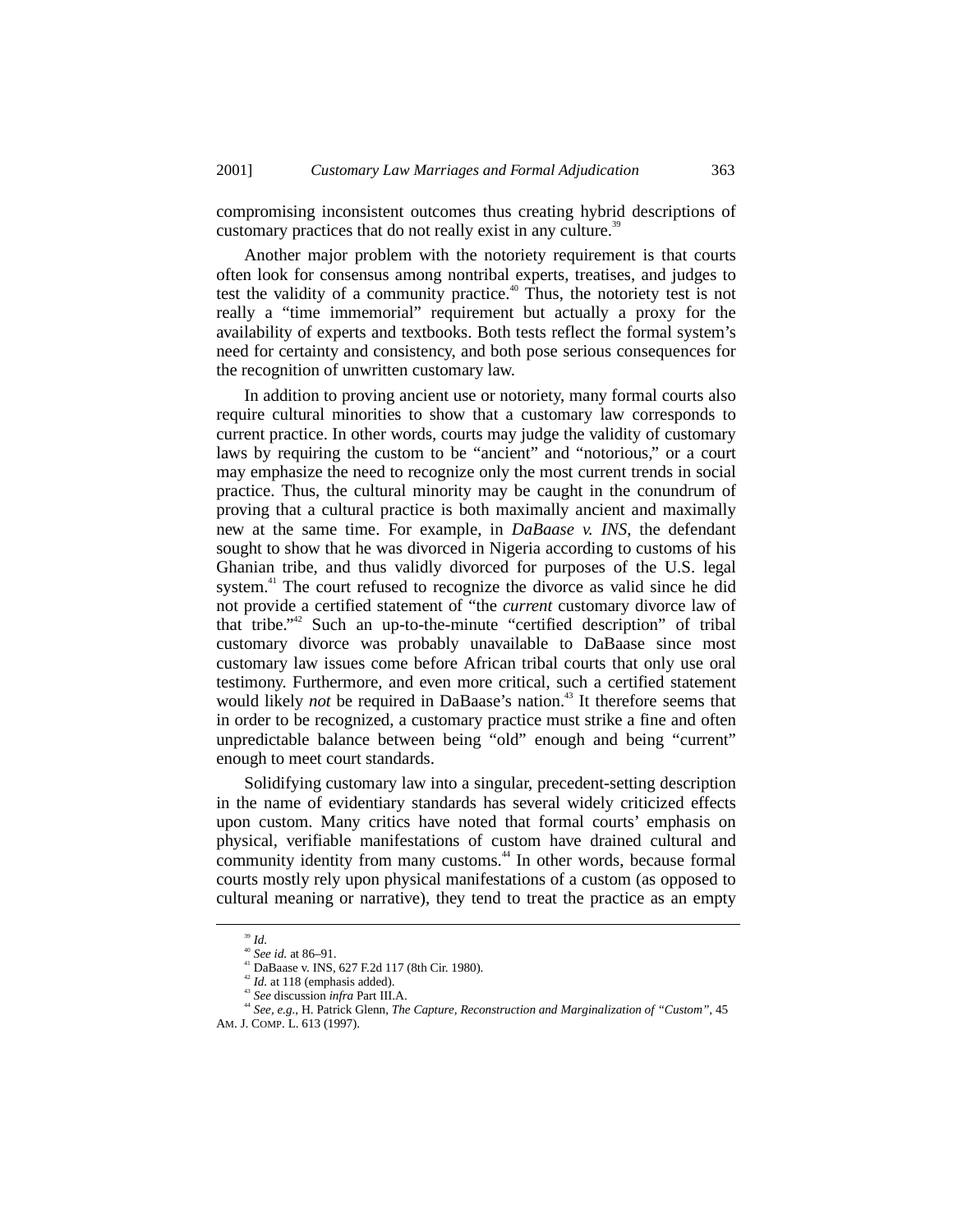shell. If we accept that custom is more than mere physical habit, then formal courts are perpetuating a habit that is void of cultural meaning or intent of the parties. $45$  For instance, in the United States, formal courts recognized Native American marriages as manifest through mere cohabitation—if X lived with Y for so many years, the court says that they are married under tribal customary law. This is a convenient test for formal courts because it is generally easy to get an account of how long a couple cohabitates. Interviews with Zuni, Acoma, and Navajo leaders, however, suggest that each tribe requires specific prayers and public ceremony before the marriage is recognized by the tribe.<sup> $46$ </sup> When the formal system asserts that the union is valid by mere cohabitation, a feeling of degradation is aroused: "If you talk of a common-law marriage in English or American common law, it's almost a denigration. Not so in Acoma." 47 Since courts are forced to recognize Native American customary marriages under federal law, they have done so by breaking down the rich variety of customs throughout the tribes into one recognizable act––cohabitation. This term conjures connotations of "living in sin," it ignores distinct tribal practices, and it de-emphasizes the cultural significance of Native American marriage practices and prayers. As mentioned in Part I of this Note, the formal system's tendency toward easily verifiable, physical manifestations of marriage also causes many government officials to request that tribes make their customs more public or more formally conspicuous through a single public ceremony. Thus, the nature of the formal system, as founded in stare decisis and verifiability, has changed both the form and cultural meaning of customary marital laws in several Native American tribes.

The use of native courts in each tribe has counteracted many of the destructive effects of the formal system upon customary law. As noted by Comaroff and Roberts, the Tswana community courts, or *kgotla*, preserve many of the mutable, customary practices through their unique processes of dispute resolution.<sup>48</sup> A clash between custom and formal law, however, is often greatest when a native court decision goes on appeal. Woodman observes that "superior courts have ignored native court opinions as to customary law."<sup>49</sup> In *Aseno v. Nkyidwuo*, <sup>50</sup> the state court, on review, determined that a native court had accepted customary law in a manner that was too broad. And in *Akomea v. Biei*<sup>51</sup> the reviewing superior state court found the custom accepted by a native court to be "ridiculous"! Revisions

 <sup>45</sup> *See id.* at 613.

<sup>46</sup> *See* Cooter & Fikentscher, *supra* note 18, at 538. <sup>47</sup> *Id.*

<sup>&</sup>lt;sup>48</sup> See COMAROFF & ROBERTS, *supra* note 12, at 132–74.<br><sup>49</sup> Woodman, *supra* note 33, at 87.

<sup>&</sup>lt;sup>50</sup> Aseno v. Nkyidwuo, 1956 (1) W. AFR. L.R. 243.

<sup>51</sup> Akomea v. Biei, 1958 (1) W.A.L.R. 174, *reprinted in* N.A. OLLENNU, PRINCIPALS OF CUSTOMARY LAND LAW IN GHANA, at 186–92 (1962).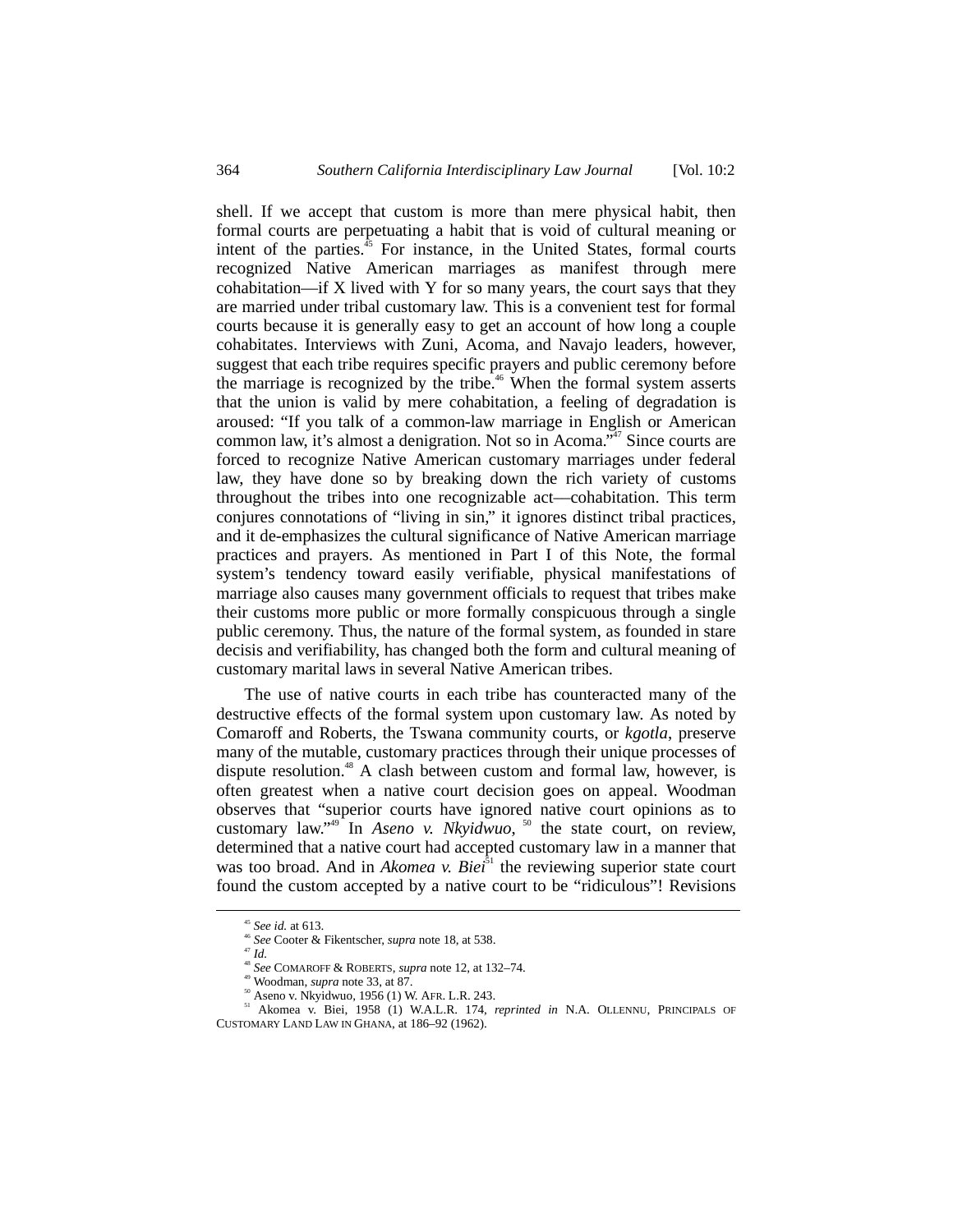in human rights and new national constitutions have led to some changes in appellate review of native court decisions in some nations. For example, the new South African Constitution creates a right to non-Western cultural traditions that commentators predict will result in less emphasis upon marital registry and greater deference to native court findings.<sup>52</sup> In the United States, customary law determinations in Native American courts have long been given great deference under the notion of "full faith and credit" to judgments of another state.<sup>53</sup> If native court sovereignty is respected, "custom is the 'underground' law of the courts."<sup>54</sup> Therefore, native court sovereignty is a critical counter-force to the stifling effects that evidentiary standards in state or national courts have upon customary law.

#### B. PUBLIC POLICY LIMITATIONS TO THE RECOGNITION OF CUSTOM

Public policy limits on formal recognition of customary law may be one of the most widely discussed issues in the study of law and anthropology. Immediately, issues such as child marriage or polygamy come to mind. But there is a larger pattern of social definitions that surround each decision that one custom is "reasonable" to Western society while another is not.

First, the policy depends upon the public. In Western colonies abiding by ideals of Christian scripture, the validity of non-Western customary laws was tested by the extent to which each custom was "contrary not only to the scripture but to common sense and common humanity."<sup>55</sup> In a Victorian society steeped in ideals of technological and economic progress, public policy was defined in terms of "civilized" versus "uncivilized": civilized society was seen as doing the uncivilized a favor by pulling them from their traditional "barbaric" laws.<sup>56</sup>

The characterization of any marital custom as "repugnant" or contrary to public policy lies in the very definition of marriage. In early colonial contexts in which the term "marriage" was defined as a "Christian union between man and woman," the essence of marriage was its performance by

 <sup>52</sup> *See* Attorney-Editors of Int'l Legal Materials for the Am. Soc'y of Int'l Law Reports and Other Documents, *International Law in Brief, Jan. 18–29, 1999: Developments in International Law*, http://www.asil.org/ilib18.htm (visited Feb. 1, 2000). 53 Cooter & Fikentscher *supra* note 18, at 561. The authors note that native courts have created

their own "tribal laws" for substantive matters such as what constitutes a valid marriage ceremony. Other laws of procedure and some other specific issues have been specifically legislated by the federal government and thus present a body of "Indian law." While federal courts do review and apply "Indian law," deference is given to the substantive findings of the native court in terms of "tribal law." *See id.* at 558–61.<br> $^{54}$  *Id.* at 563.

<sup>&</sup>lt;sup>55</sup> Ormichund v. Barker, 125 Eng. Rep. 1310 (Ch. 1744).

<sup>56</sup> *See* Ross Russell, *Legal Pluralism in New Zealand over the Last One Hundred and Twenty Three Years*, 5 LAW & ANTHROPOLOGY 66, 67–68 (1990).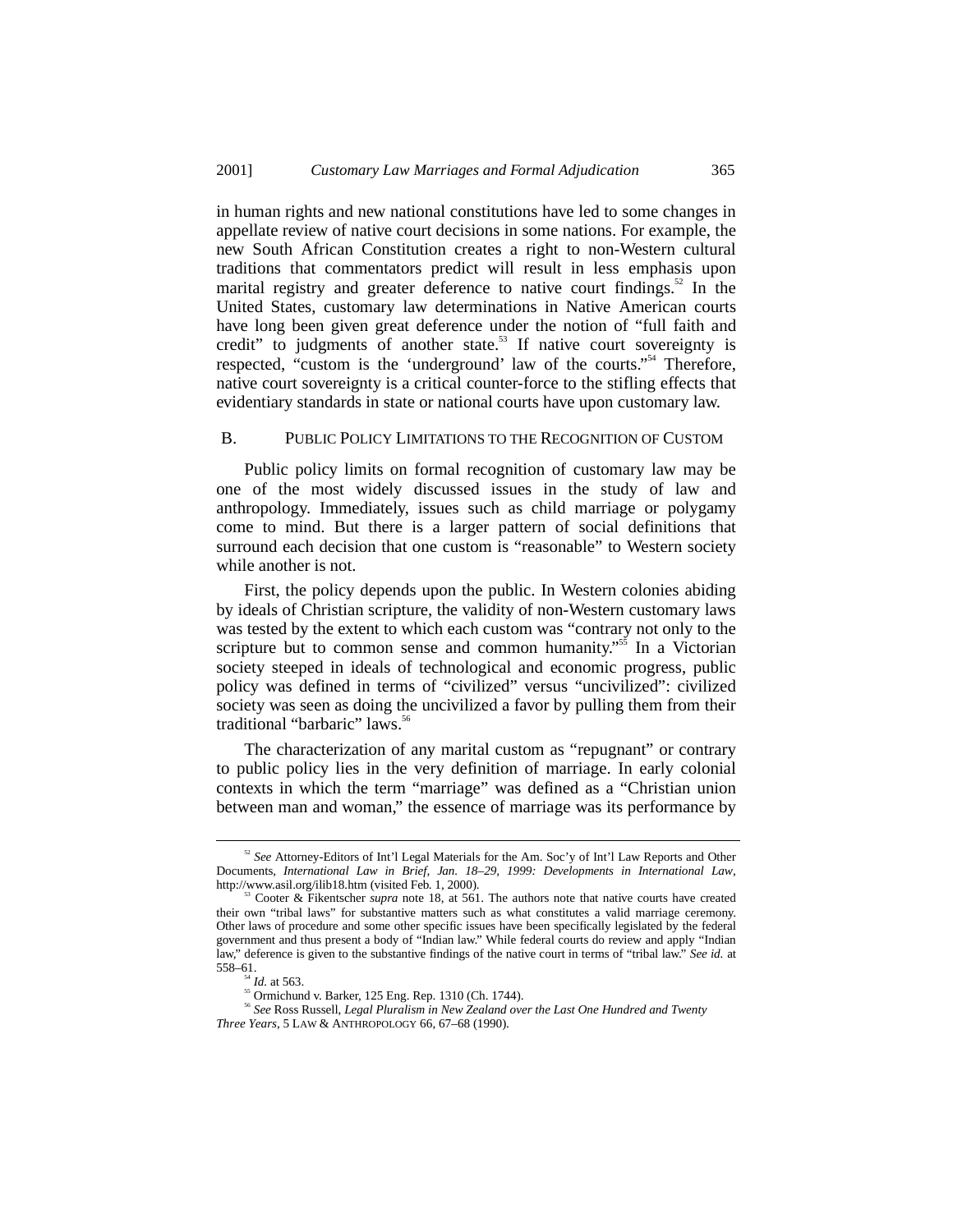an ordained member of a Christian church. $57$  This definition of marriage automatically precludes recognition of any union not solemnized in a Christian Church.<sup>58</sup> There have, however, been many alternative definitions of marriage throughout history. Some courts accept a "partnership theory of marriage" that looks to the shared relationship between spouses instead of a particular religious doctrine.<sup>59</sup> Indeed, it is this "partnership" concept of marriage—a trade of obligations and expectations between two people that generally justifies common-law marriage in Western culture. The case of *Zimnat Insurance Company v. Chawanda*<sup>60</sup> aptly illustrates how social policies toward customary marriages mirror changes in the social definition of marriage.

In the Zimbabwean case of *Chawanda*, the court recognized an unregistered customary union in the face of precedent that defined marriage strictly in terms of proper licensing procedures. Older common-law and legislative authorities defined marriage strictly in terms of written licensing requirements for fear of unfettered liability in the context of marital disputes and lack of procedural efficiency. Moving away from formalistic notions of marriage as a written license, the *Chawanda* Court chose to redefine marriage as a series of partnership-like, familial obligations between man and woman.

This redefinition was likely a result of changing policies in South Africa (cultural rights and justice became more forceful policies). Moreover, redefining marriage allows the court to overwrite previous policies that demanded strict licensing and limited standing to sue. In fact, the court even recognizes customary marriages for purposes of recovery for wrongful death where the union was polygamous. The issue of polygamous marriage rears its head as a threat to public policy in terms of indeterminate liability and gender equality.<sup>61</sup> Polygamous marriages, which are a traditional custom of many African tribes, are of great judicial concern in Africa because of their potential to create indeterminate liability. But, the *Chawanda* court notes:

 $57$  *See, e.g., id.* (discussing the recognition of customary law in New Zealand and the effect of different definitions for legal terms on social policy in legislation).

For example, colonial New Zealand laws actually contained a list of churches that a marriage ceremony had to be performed in to be valid. *Id.* at 80.

Some U.S. courts have propounded a definition of marriage that emphasizes the sharing of rights and duties between two people of any gender. The definition of marriage is at the heart of the single-sex marriage debate in which courts and legislatures do not always agree upon one definition or which social policies should take priority in defining marriage. *See, e.g.*, Baehr v. Miike No. 91-1394, 1996 WL 694235 (Haw. Cir. Ct. 1996).

 $60$  1991(2) SA 825 (claiming that widow's customary marriage to her husband was valid for purposes of recovering damages for his wrongful death).

<sup>&</sup>lt;sup>61</sup> It is notable that the *Chawanda* court does not discuss polygamy as a policy concern for reasons of moral or social integrity.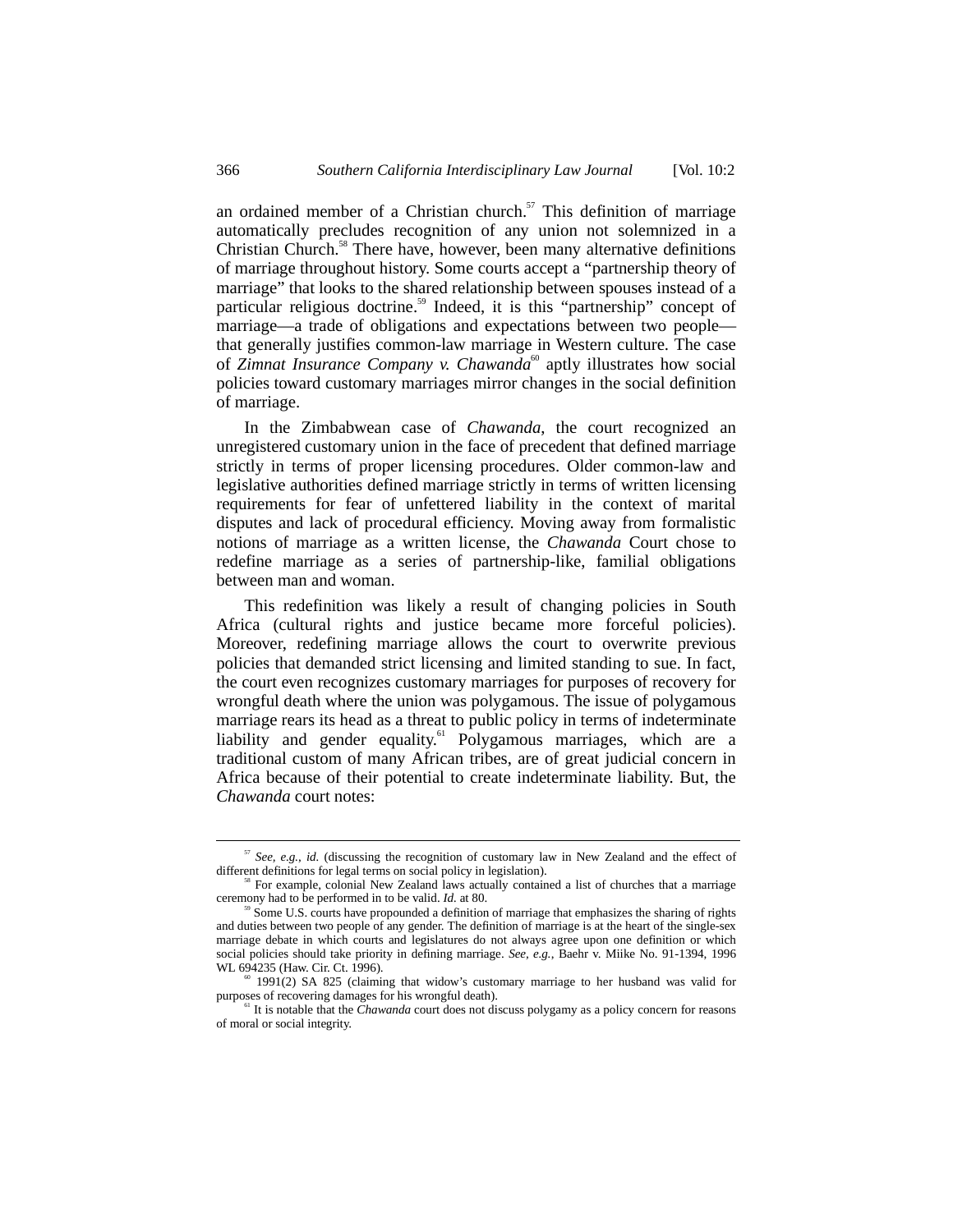Damages for loss of support resulting from the death of the breadwinner, unlike instalment [sic] payments of maintenance which are subject to variation dependent upon any change in the circumstances of the parties, are awarded in a lump sum for past and future deprivation of support. This type of action would be confined within reasonable and manageable bounds and not fraught with what has been described as 'overwhelming potential liability'. [sic] There would not be a multitude of claims brought against one defendant, but a single claim in every instance [of a spouse's death]. If the deceased breadwinner had more than one customary law wife, the amount of the award would be divisible between them. $62$ 

In sum, by reinterpreting the definition of marriage the court is able to recognize a custom that was previously deemed contrary to public policy. This redefinition of marriage corresponds with a shift in priorities in public policy. Moreover, the court is able to open a "window" of recognition for polygamous marriages, which were previously considered contrary to public policies of finite liability.

But changes in public policy do not come rapidly and do not issue from thin air. The court finds interpretive room for valid customary marriages in legislative revisions to the law of wrongful death claims. The *Chawanda* court bases much of its seemingly expansive holding on the fact that the Workmens' Compensation laws had recently been amended to embrace broader notions of a valid marriage. There is no indication that narrower and more formalistic definitions of marriage may still be the law in other legal contexts. $63$  In sum, customary marriage may be enforceable in some legal contexts, but not in others. For example, even though the claimant in *Chawanda* was given standing to recover wrongful death damages, this does not mean that the union would have been recognized as valid with regard to other questions of law.<sup>64</sup> Thus, there is a possibility that a claimant's marriage is "valid" for some legal claims, but not for others.

Customary law and communal rights often conflict with individual rights. For example, the *Chawanda* court discusses policies of gender equality (rights of the individual) in its assessment of potentially polygamous customary marriages (group rights). Angeline Shenje-Peyton uses the Zimbabwean example of *lobola*, or the gift of money to a wife's family before marriage, as an example of a cultural practice (to which some tribal members claim to have a right) that perpetuates female subordination (an individual right).<sup>65</sup> Many anthropologists argue that *lobola* is not really

<sup>62</sup> *Chawanda*, 1991(2) SA at 831. <sup>63</sup> *Id.*

<sup>&</sup>lt;sup>64</sup> *Id.* The statute in question was the South African Fatal Accidents Act 1976, as amended by § 3 of the Administration of Justice Act 1982.

Angeline Shenje-Peyton, *Balancing Gender, Equality, and Cultural Identity: Marriage Payments in Post-Colonial Zimbabwe*, 9 HARV. HUM. RTS. J. 105, 105 (1996). Some commentators have also argued that customary law is "always" subordinating to women in that it is, by definition, traditional.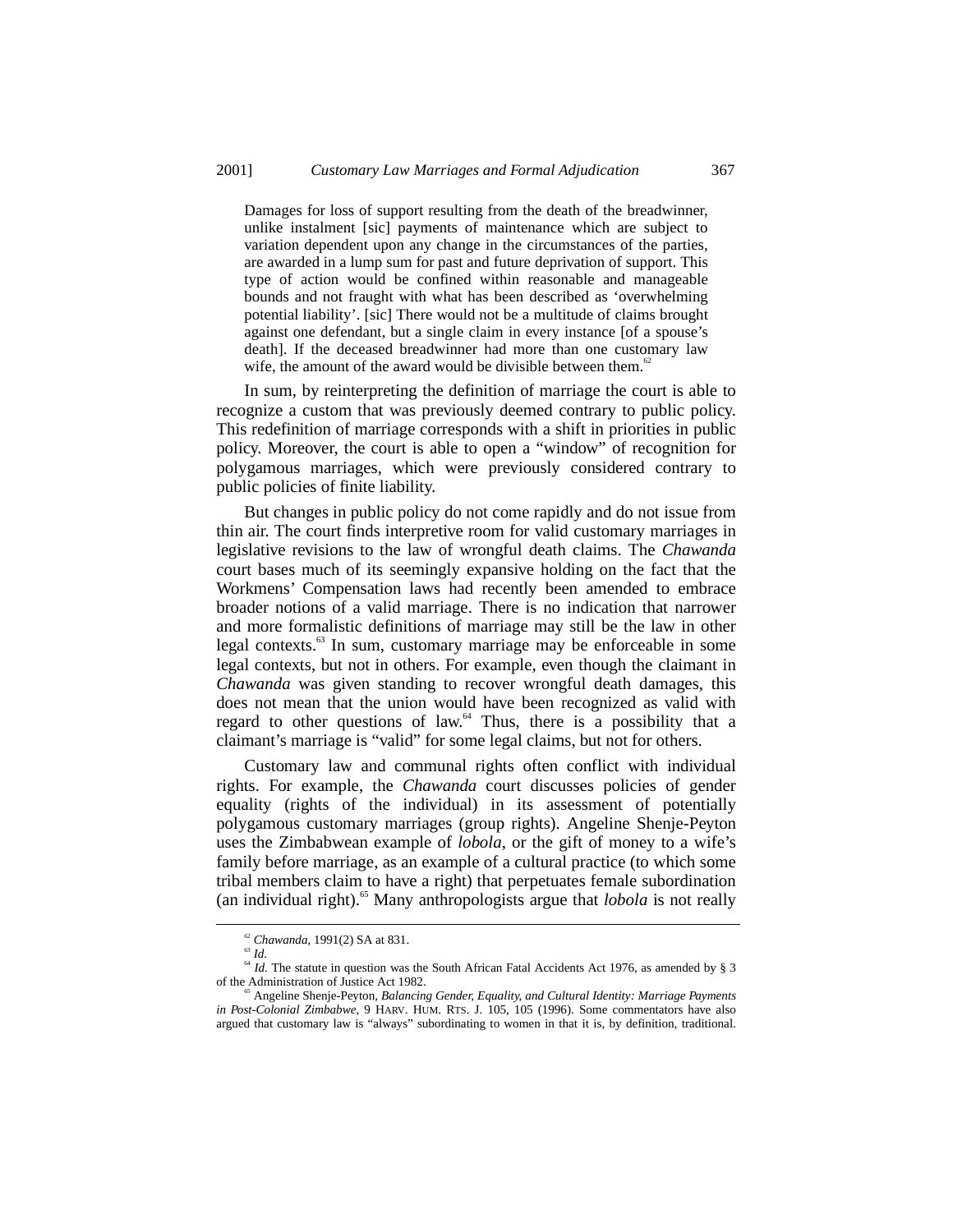"wife purchase," but instead a means of creating family and community bonds by the exchange of duties and obligations between extended family members of a man and woman.<sup>66</sup> It is possible, however, that where the formal system has attempted to accommodate *lobola*, it has ironically destroyed these benign motives through misinterpretation and unintended imposition. $\sigma$ <sup>7</sup> Recall, for example, that the application of traditional Western contract principles to customary law may cause some cultural practices to look like a "wife purchase" even though purchase transactions are entirely outside the original cultural meaning of the custom.<sup>68</sup>

In sum, the idea that public policy limitations are immutable, timeless, and clear is misleading. Public policy standards may contradict each other. In South Africa, for example, the newly adopted constitution guarantees both gender equality and rights of cultural traditions.<sup>69</sup> But, in the context of customary marriage, traditional practices like polygamy and *lobolo* pose a contradiction in policy that has not been entirely resolved.<sup>70</sup>

Often, the issue of whether a marriage is contrary to public policy may seem easy to Western courts. Criminal offenses involving "child marriage" or "marriage by kidnap" are often regarded as repugnant to policy without further inquiry into mens rea or validity of the customary practice.<sup>71</sup> Here, I have attempted to show that the nature of public policy toward customary unions is not always as clear cut as these headline criminal cases may seem to the westerner public.

# III. EQUITABLE DOCTRINES AND POLICIES APPLIED TO CUSTOMARY MARRIAGES

In this Part, I discuss the treatment of marital customs under a variety of legal doctrines. Indigenous cultures usually have customary laws accommodated under broad federal or state statutes. As noted in Part II, however, the recognition of customary law is curtailed by evidentiary and policy standards within the formal system despite these protections. Where Western courts are asked to recognize the custom of non-Western

Many cases dealing with customary law, like *Chawanda*, however, are brought by women whose social standing and finances would be harmed if the marriage were found invalid; suggesting that very often it is the formal system's treatment of customary law, and not the customary law itself, that is subordinating.

<sup>66</sup> *See*, Shenje-Peyton, *supra* note 65, at 105–06. <sup>67</sup> *See id.* at 105.

<sup>&</sup>lt;sup>69</sup> *See* S. AFR. CONST. of Feb. 7, 1997, §§ 9, 31.<br><sup>70</sup> *See* Mail & Guardian, *Marriage Law Will Be Transformed*, http://www.mg.co.za/news/96oct1/<br>04oct-marry1.htm (last visited Feb. 10, 2000).

Deirdre Evans-Pritchard & Alison Dundes Renteln, *The Interpretation and Distortion of Culture: A Hmong "Marriage by Capture" Case in Fresno, California*, 4 S. CAL. INTERDISC. L.J. 1, 6 (1995).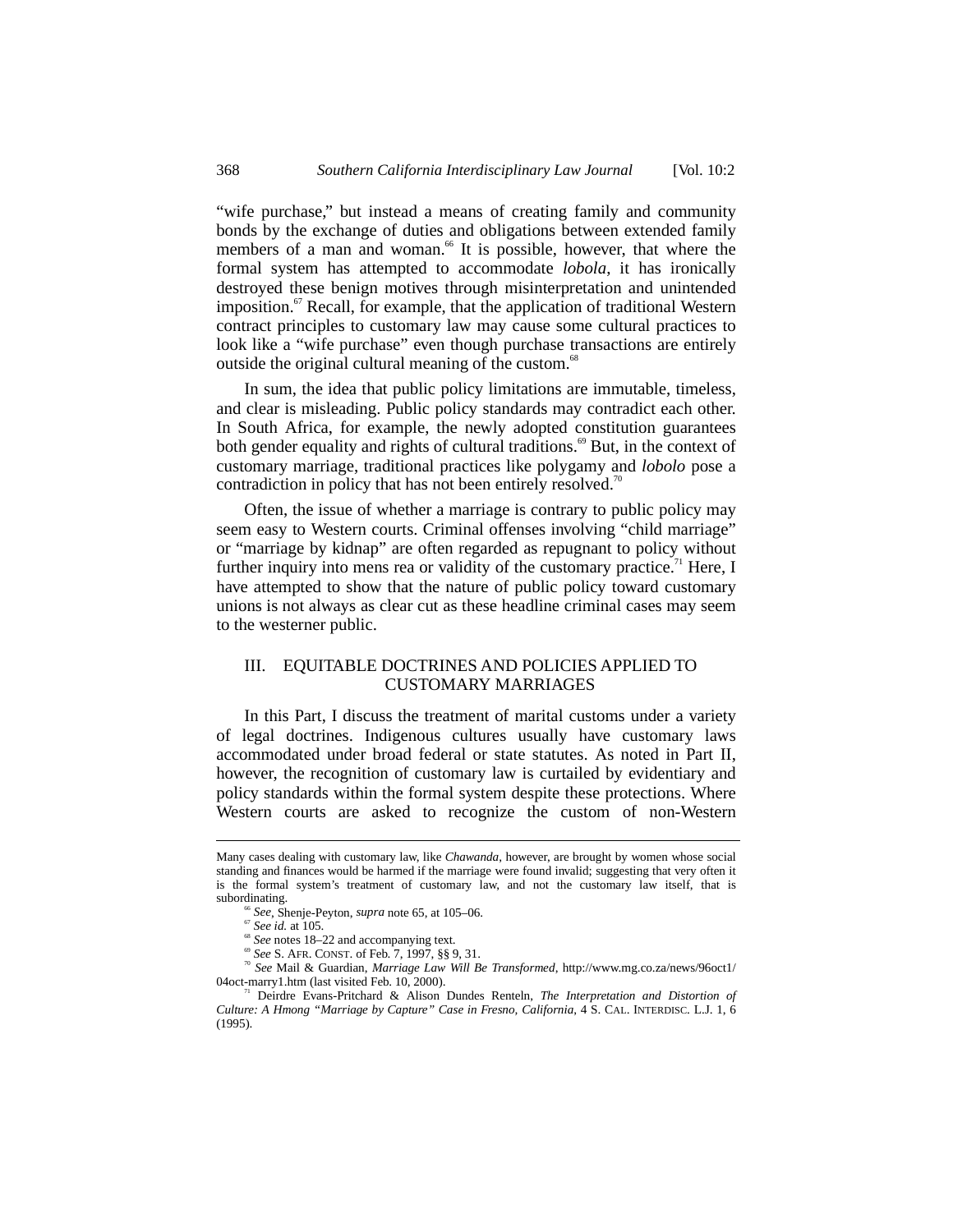immigrants, those evidentiary and policy limitations are much more stringent since courts are unfamiliar with and suspicious of foreign customs, and imported customary laws do not fall under protection of federal statutes like 25 U.S.C. § 348.<sup>72</sup> Consequently, when dealing with nondomestic customs, formal courts usually turn to common-law principles. Marriages (and divorces) imported from other nations are generally considered to be "valid where consummated" (this has been codified in some states). That is, if the marriage or divorce was valid in its country of origin, it is theoretically valid in the United States. Alternatively, there is an array of other equitable doctrines that may be invoked to "save" the validity of a customary marriage. These other equitable doctrines or policies include the common-law marriage, the putative marriage doctrine, and the "cultural defense" (regarding criminal mens rea). While most of these doctrines have the potential to bring cultural evidence into the legal system and better accommodate cultural minorities, we will see that the treatment of customary law under each of these doctrines obstructs cultural meaning, actually hindering the preservation of customary law and non-Western culture.

# A. "VALID WHERE CONSUMMATED" AND ACCOMMODATION OF CUSTOMARY MARRIAGE

While the idea that a marriage valid in its country of origin is valid everywhere seems attractively clear and fair, the doctrine is not as bright lined as it appears, and the rule often subjects claimants to evidentiary double standards. "Valid-where-consummated," as a legal construct, is also applied inconsistently between different jurisdictions and within different legal matters in the same jurisdiction. For instance, a court in the United States is likely to require documentation that would not be required for a valid marriage in the claimant's country of origin. More critically, whether a marriage is valid in its country of origin is not always a "yes" or "no" question: a marriage can be valid for some purposes, but invalid for others (as discussed below, courts may turn to equitable doctrines to try and "save" the marriage). In general, the formal system forces the nonindigenous cultural minority to "westernize" customary laws and cultural practices by fitting them into a doctrine that is familiar to Western jurisprudence.

 $72$  25 U.S.C. § 348 (2000) (demanding formal recognition of any marriage between Native Americans under Native American custom). *See also* Osborne v. Babbitt, 61 F.3d 810 (10th Cir. 1995).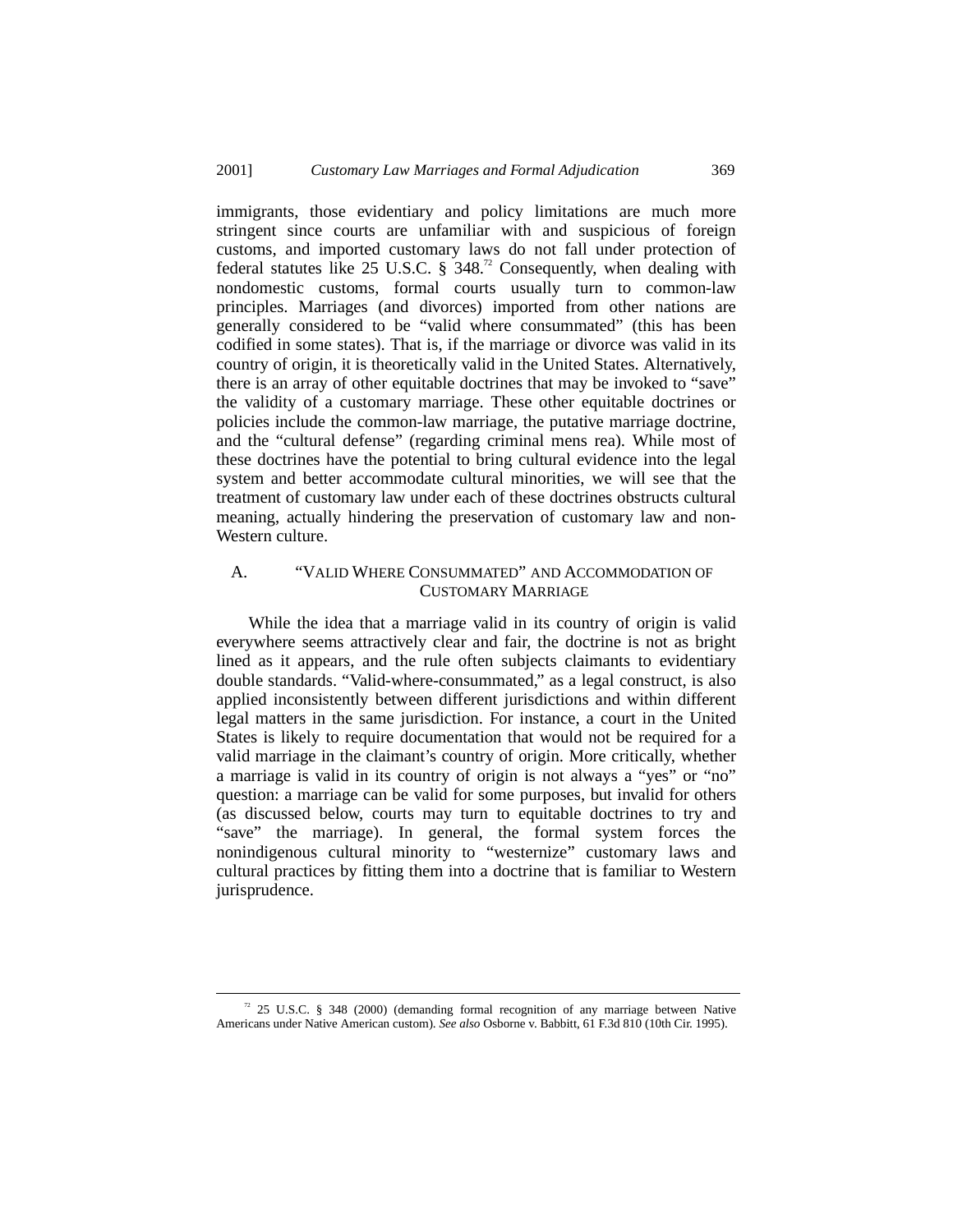### 1. *Valid-Where-Consummated and Evidentiary Limits to Recognizing Customary Marriage*

The evidentiary standards that an immigrant must meet to prove the validity of a customary marriage are more complex than the standards that must be met by an indigenous claimant. The case of *DaBaase v. INS*73 aptly illustrates the evidentiary double standard. In *DaBaase*, the claimant sought recognition of his customary divorce completed in Ghana. The court claims to apply the rule of "valid where consummated": if DaBaase's divorce is valid in Ghana, then it is valid in the United States. Trends in many African nations toward recognition of unrecorded customary marriages and divorces will likely lead people from those countries to believe that their customary marriage or divorce will be recognized in the United States under the promise of "valid-where-consummated." Immigrant claimant, however, *actually* must meet a higher evidentiary standard than necessary in their country of origin. This is due to the fact that foreign customary laws lack federal statutory protection whereas Native American marital customs are often protected under federal statute. In *DaBaase* the U.S. court required documentation of Francis DaBaase's marital status as valid in Ghana. This documentation would not have been required in the case of a Native American customary marriage because, as discussed above, Native American customary law is explicitly protected by federal statute. Moreover, this documentation was not required by any law in DaBaase's home country, Ghana. Although DaBaase provides the court with affidavits from his ex-wife that "she had been divorced [from] her husband Francis A. DaBaase under the Ghanian Tribal Native Customs Divorce" and a letter from the Ghanaian Embassy asserting that "the Ghana government recognizes tribal marriage and divorce customs," these did not satisfy DaBaase's burden of proving that the divorce was a valid custom under Ghanaian law.

It seems that what the court really wanted DaBaase to supply was a certified government document that individually recorded DaBaase's divorce. This requirement poses several problems for the cultural minority seeking recognition of a customary marriage or divorce in the United States. First, Ghana does not require individual governmental recording of customary unions, and such certified documents are likely unavailable or even detrimental to the married couple.<sup>74</sup> More importantly, these

 <sup>73 627</sup> F.2d 117 (8th Cir. 1980).

<sup>&</sup>lt;sup>74</sup> See, e.g., Appomasu v. Bremawuo, [1980] G.L.R. 278 (ACCRA Ct. App. Ghana) (noting that a marriage ceremony that did not yield a certificate or license was, by definition, a valid customary union). The Ghanian law of marriage is similar to Zimbabwean marriage in that one may choose to marry in the Western fashion and subscribe to formal, Western laws, or, if a non-Western native, one may marry by tribal custom and subscribe primarily to customary law in all family matters with no written, procedural requirements. In fact, many couples may prefer to marry by custom since this entails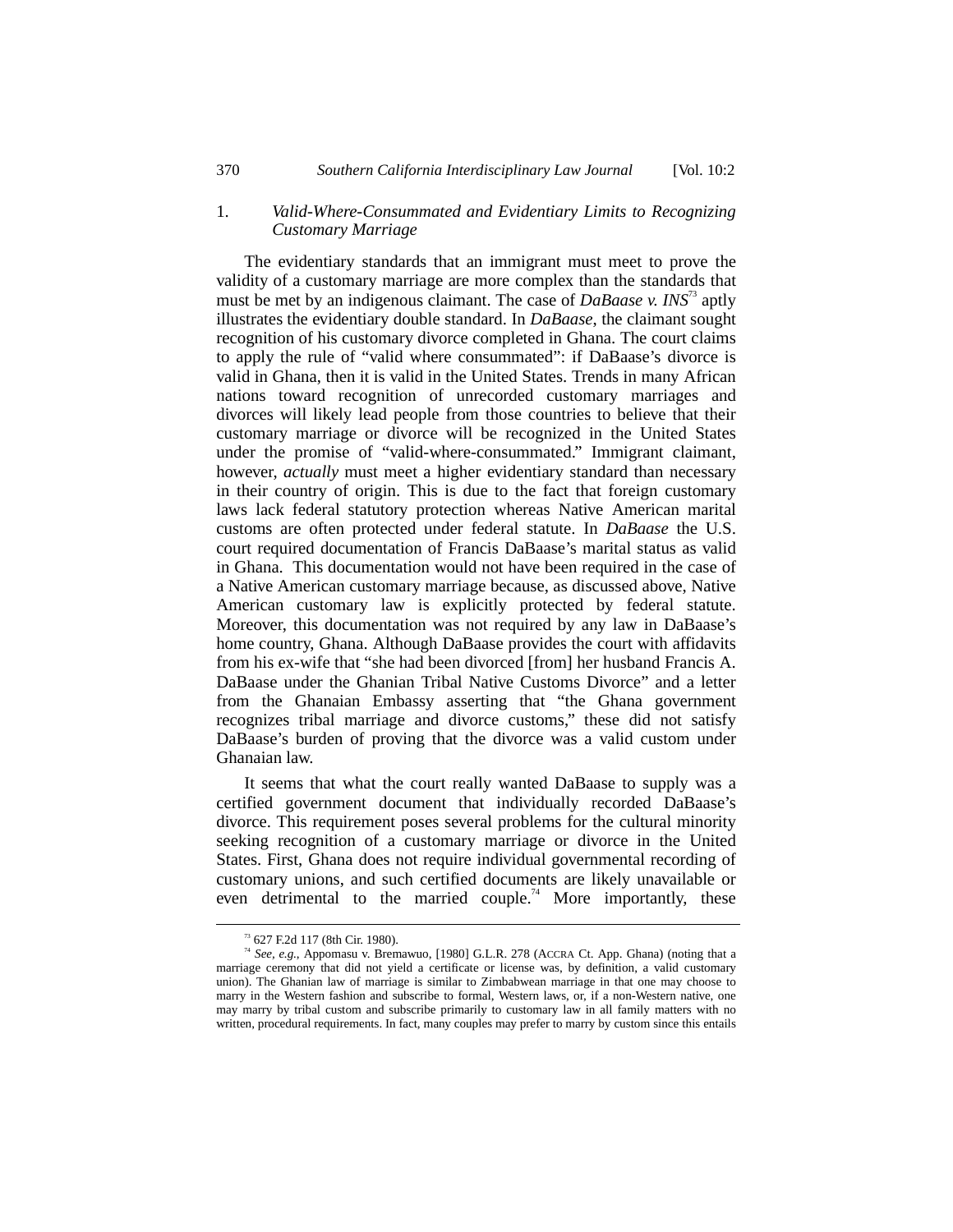documents, especially the affidavit, would probably have met DaBaase's burden of proving the validity of his divorce in any Ghanaian court.<sup>75</sup> Therefore, it is quite possible that DaBaase's customary divorce *would* have been valid under Ghanaian law. How can one then say that customary marriages in the United States are valid-where-consummated? Inconsistent applications of the valid-where-consummated rule cause many practitioners to advise immigrant spouses to record their customary marriages in a U.S. formal proceeding: "In some cases it may be a good idea to re-marry if necessary to get a marriage certificate."<sup>76</sup> The problem with this advice is that, on a theoretical level, it destroys any sense of customary law. Secondly, a cultural minority may not know that a U.S. certificate is necessary unless they have access to legal advice. Lastly, there are often practical hurdles to formalizing a customary marriage in the United States, especially if the other spouse, or ex-spouse, is located in another country and the immigrant is unable to give another person power of attorney in that country.

Recall that many customary laws may be recognized as valid for some purposes, but held invalid for others.<sup>77</sup> This presents another problem for formal courts and the customary claimant: how is the court or the claimant to know if a customary marriage is valid under the laws of the original country if the custom is valid for some purposes and invalid for others? In uncertain cases, the courts in the United States decide against finding the ceremony to be valid. Thus, as seen in the *DaBaase* case, where the status of the marriage in its country of origin is of some question, or is invalid for any purpose, the court refuses to recognize the marriage.

United States courts interpret cases against the cultural minority for fear that "lenient" recognition of customary laws in other nations will lead to fraud in immigration and potential public policy violations. In cases of citizenship via marriage, courts are especially suspicious of fraud if the marriage was performed by custom or if a divorce in the claimant's previous country was performed by custom. In such cases, courts effectively forego the valid-where-consummated doctrine. For instance, in *Egan v. INS*,  $^{78}$  the court was asked to recognize a customary divorce performed in the immigrant's home country of Nigeria. The court refused to even reach the question of whether the customary divorce was valid in

fewer procedural complications and also determines the choice of law ("formal" or "customary") under which the marriage will be treated.<br><sup>75</sup> See DaBaase, 627 F.2d at 117.

<sup>75</sup> *See DaBaase*, 627 F.2d at 117. <sup>76</sup> *See* Richard Madison, *A Brief Look at Marriage and Immigration*, http:www.lawcom.com/ marriage.shtm (last modified Nov. 17, 1997).

<sup>77</sup> *See Zimnat Ins. Co. v. Chawanda*, 1991 (2) SA 825, 831 (determining that the customary union may not be completely valid, but is at least valid for the narrow purposes of new legislation in the Fatal

<sup>&</sup>lt;sup>3</sup> 119 F.3d 106 (2d Cir. 1997).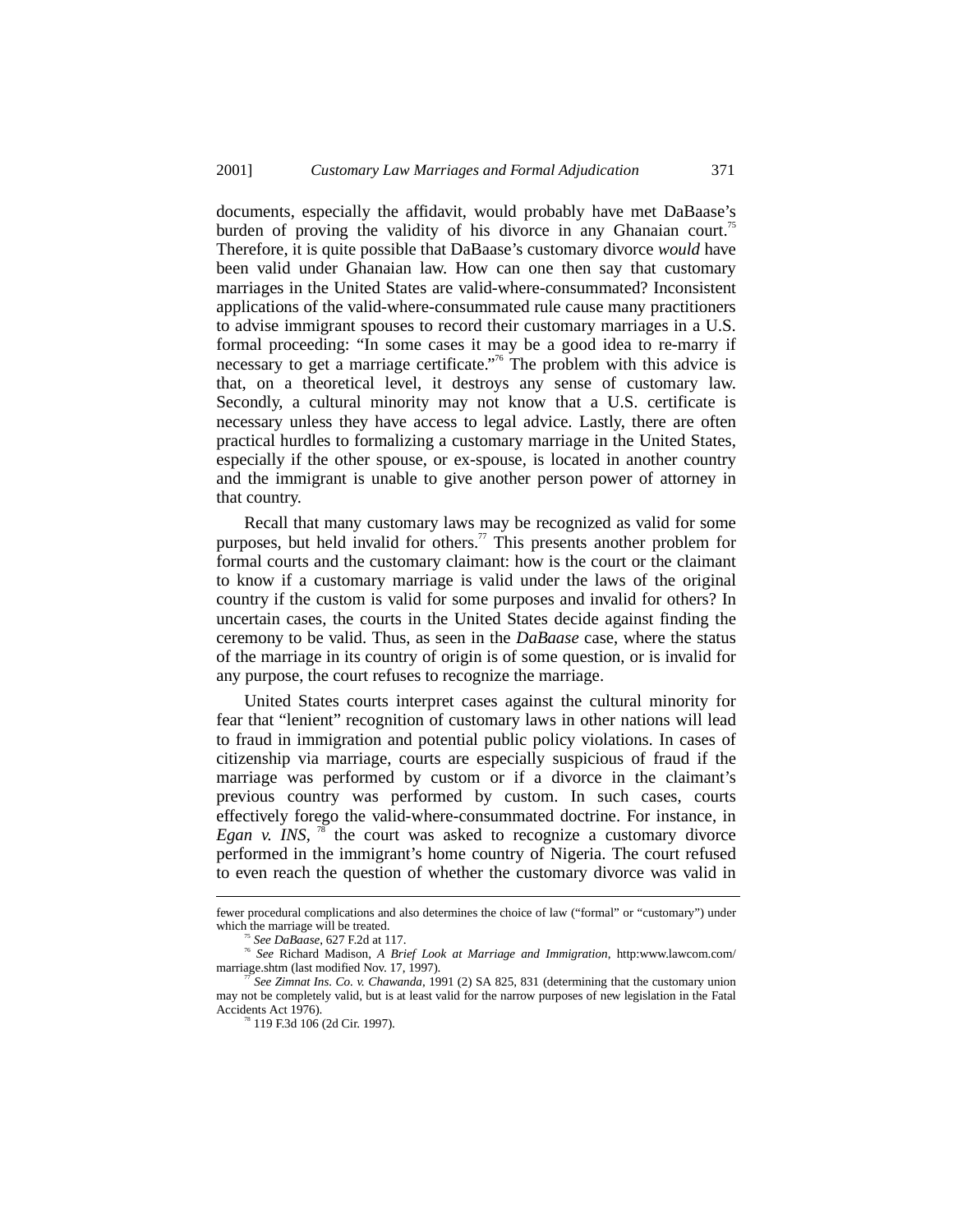Nigeria despite a confirmation of a tribal Nigerian court that the claimant was not married. The court's refusal to recognize the divorce was based on the court's finding that ambiguous circumstances made the credibility of the witness questionable and that a "foreign judgment may not be accepted by the courts where the proceedings underlying that judgment may have been conducive to fraud or collusion, even though the propriety of the judgment itself is not in question."<sup>79</sup> Thus, where a United States court senses a "taint of fraud," the court may refuse to recognize a marriage even if the marriage is clearly valid where consummated. The concurrence in *Egan* disparages:

[A] Customary Court in Oyo, Nigeria has confirmed, apparently to the satisfaction of the Nigerian process requirements, that despite the husband's earlier (and fraudulent) representations to the contrary, he was never married before he left Nigeria. It is one thing for the INS to challenge his credibility, but quite another to disparage the official act of the Oyo Customary Court. . . .

[T]he INS nonetheless sought to "tear asunder" an apparently longstanding, valid Connecticut marriage by deporting her husband.<sup>8</sup>

Other courts dealing with immigration issues have simply stated that, as a general rule, naturalization cases involve very high burdens of proving the validity of any foreign marriage or divorce. Furthermore, the INS is given great deference in its decision to not recognize a marriage whether or not the marriage is valid where consummated. In *Oddo v. Reno*, the court notes, "The Attorney General may revoke an approved visa petition at any time fo.r "good and sufficient cause."<sup>81</sup> It continues:

This court may set aside the INS's action, findings, and conclusions if found to be "arbitrary, capricious, an abuse of discretion, or otherwise not in accordance with law." . . . This is a highly deferential standard and our review is limited. . . . The agency will stand if the record reveals a rational basis for the decision.<sup>82</sup>

#### 2. *Valid-Where-Consummated and Public Policy Limits to Recognizing Customary Marriage*

Public policy trumps recognition of a custom, even where the validwhere-consummated doctrine applies. For example, in *People v. Ezeonu*, the court could disregard the valid-where-consummated rule if the marriage was against public policy: the court did find that the Nigerian man's marriage was valid under Nigerian law, but that it was "absolutely void

<sup>&</sup>lt;sup>79</sup> *Id.* at 108 (quoting the Board of Immigration Appeals). <sup>80</sup> *Id.* at 109.

 $81$  175 F.3d 1015, 1999 WL 170173, \*\*2 (4th Cir. 1999).

<sup>82</sup> *Id.*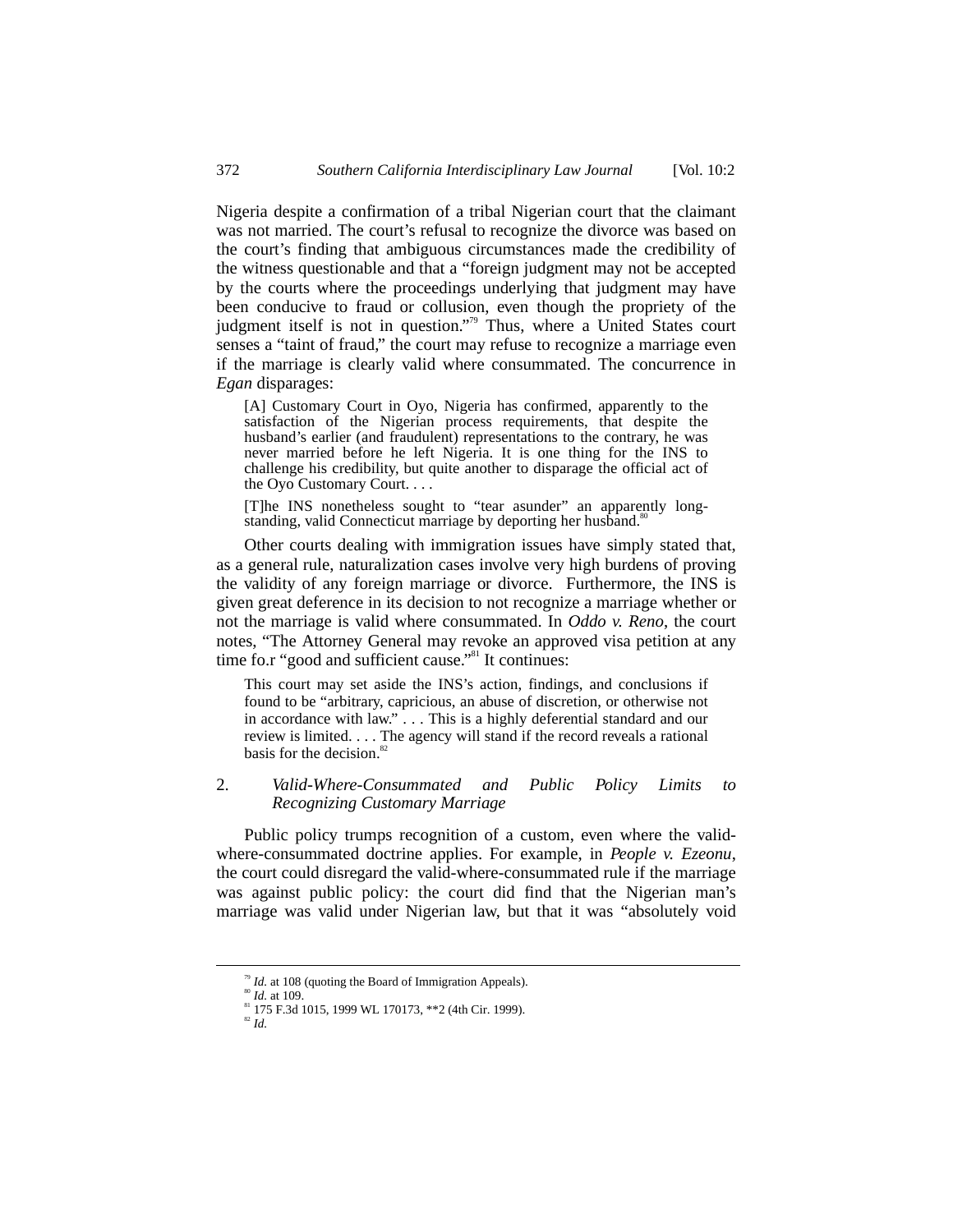even where it was legally consummated in Nigeria."<sup>33</sup> Public policy limits to the recognition of customary law have earned much criticism from scholars of law and anthropology since public policy limits almost never address the fact that the claimant has a bona fide belief in the validity of his marriage.<sup>84</sup> Overall, the invocation of public policy will overcome any request that a customary marriage is recognized.

In sum, we see that the rule of valid-where-consummated is limited on several grounds. Evidentiary standards in the United States may render a marriage that is valid in its country of origin invalid in the United States. While formalizing a marriage or divorce in the United States or obtaining a certificate from a customary court of the country of origin may be helpful, this option is not always available to the immigrant. Such certification also greatly undermines the significance and meaning of customary law to those trying to preserve their culture. A taint of fraud, even if there is only a rational basis for suspicion, may overcome any claim that the custom was valid in its country of origin. Naturalization cases also present a special problem to immigrants who must overcome judicial deference in favor of the INS. In sum, despite a first impression that valid-where-consummated is a clear rule, the doctrine is actually very limited, and often puts the immigrant claimant in a no-win situation.

### B. COMMON-LAW MARRIAGE AND VALIDATION OF A CUSTOMARY **MARRIAGE**

When a court is unable to apply the valid-where-consummated doctrine to enforce a customary marriage, the cultural minority may invoke the doctrine of common-law marriage in those jurisdictions that recognize it. The common-law marriage doctrine is often treated very differently from one state to the next. Most U.S. states simply recognize or refuse recognition of common-law marriage entirely; some allow common-law marriages made within the state, but not elsewhere; and others allow common-law marriages if they are valid where consummated, but do not recognize marriages created through cohabitation in that state.<sup>85</sup>

Applications of the common-law marriage doctrine to customary marriages in the United States clearly present the important difference in treatment between indigenous claimants and nonindigenous claimants. Recall the case of *Osborne v. Babbitt*,<sup>86</sup> in which otherwise illegitimate

 <sup>83 588</sup> N.Y.S. 2d 116, 118 (Sup. Ct. 1992). *See* discussion *infra* Part III.D. for further discussion of the *Ezeonu* case.

<sup>&</sup>lt;sup>4</sup> This has been most criticized in the criminal context where intent plays such an important role and specifically may be invoked in the context of the cultural defense. *See* discussion, *infra* Part II.D.

<sup>85</sup> *See* Madison, *supra* note 76. 86 61 F.3d 810 (10th Cir. 1995).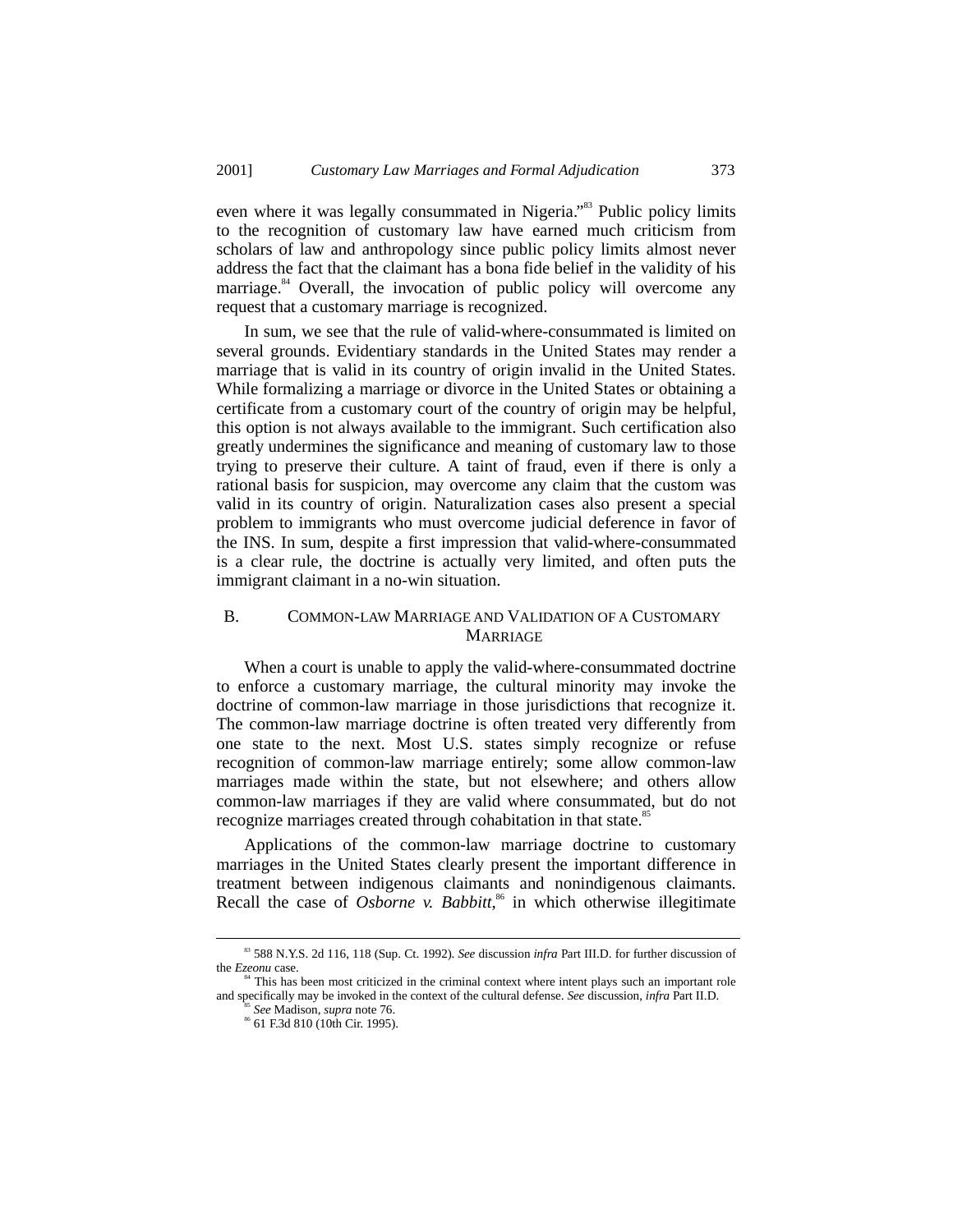Native American children sought to inherit by intestacy from a decedent whose marriage was valid only under Pawnee custom. 25 U.S.C.  $\S 371^{87}$ allows for the recognition of Native American marriages through cohabitation even if the marriage would otherwise be invalid under state law. Thus, Native American customs that would otherwise be cognizable only under a common-law marriage doctrine are "saved" from state laws proscribing common-law marriage by the federal statute.

In the case of an immigrant to the United States, there is no federal protection for the customary practices of the claimant; if the claimant asks that a customary marriage be recognized under the common-law marriage doctrine, the outcome is usually dependent upon state law. *People v. Suarez*<sup>88</sup> exemplifies how and why immigrants would need to invoke legal constructs alternative to the valid-where-consummated doctrine. In *Suarez*, a Puerto Rican citizen claimed that he was married to his wife under a Puerto Rican custom. The claimant, however, did not offer sufficient evidence of the custom to prove that such a custom was valid in Puerto Rico according to the New York court. In the alternative, the claimant asserted that his marriage was valid as a common-law marriage in Ohio. The court accepted this alternative argument and thus allowed for the validation of Suarez's marriage in the trial court.<sup>89</sup> Thus, Suarez's customary marriage was "saved" under this legal construct.

From an anthropological perspective, the problem with the commonlaw marriage doctrine is that it does not recognize *customary law*—the doctrine does not even get cultural evidence into the courtroom at all. As a legal construct, common-law marriage is a way of validating a marriage without validating, or even acknowledging, the customary process. Indeed, the rationale behind proscribing common-law marriage in many states has been the fear that it will lead to recognition of customary laws, and that this in turn would "lead to varied, ad hoc determinations, and eventual discriminatory effects that would afford certain groups greater protection than others."<sup>90</sup> Recall also that for many westerners, common-law marriage implies the moral transgression of "living in sin." This makes cultural

 <sup>87 25</sup> U.S.C § 371 (1999) (validating the rights of heirs to a deceased Native American to be recognized even if the individual was married or born from a marriage that is only recognized in the Native American culture. See also 25 U.S.C. § 348 (2000).

<sup>&</sup>lt;sup>88</sup> 560 N.Y.S.2d 68 (Sup. Ct. 1990) (defense claim of a valid marriage so the defendant could invoke evidentiary privileges for statements made between spouses).

Of course, if Suarez's marriage had been consummated in New York, which has prohibited common-law marriage, the marriage could never be recognized as valid.

<sup>90</sup> *Suarez*, 560 N.Y.S.2d at 69. This rationale may be criticized for being ambiguous: why the effects of recognizing customary unions under common-law marriage doctrine would be "discriminatory" or why it would afford common-law spouses "greater protection" than non-commonlaw spouses is unclear.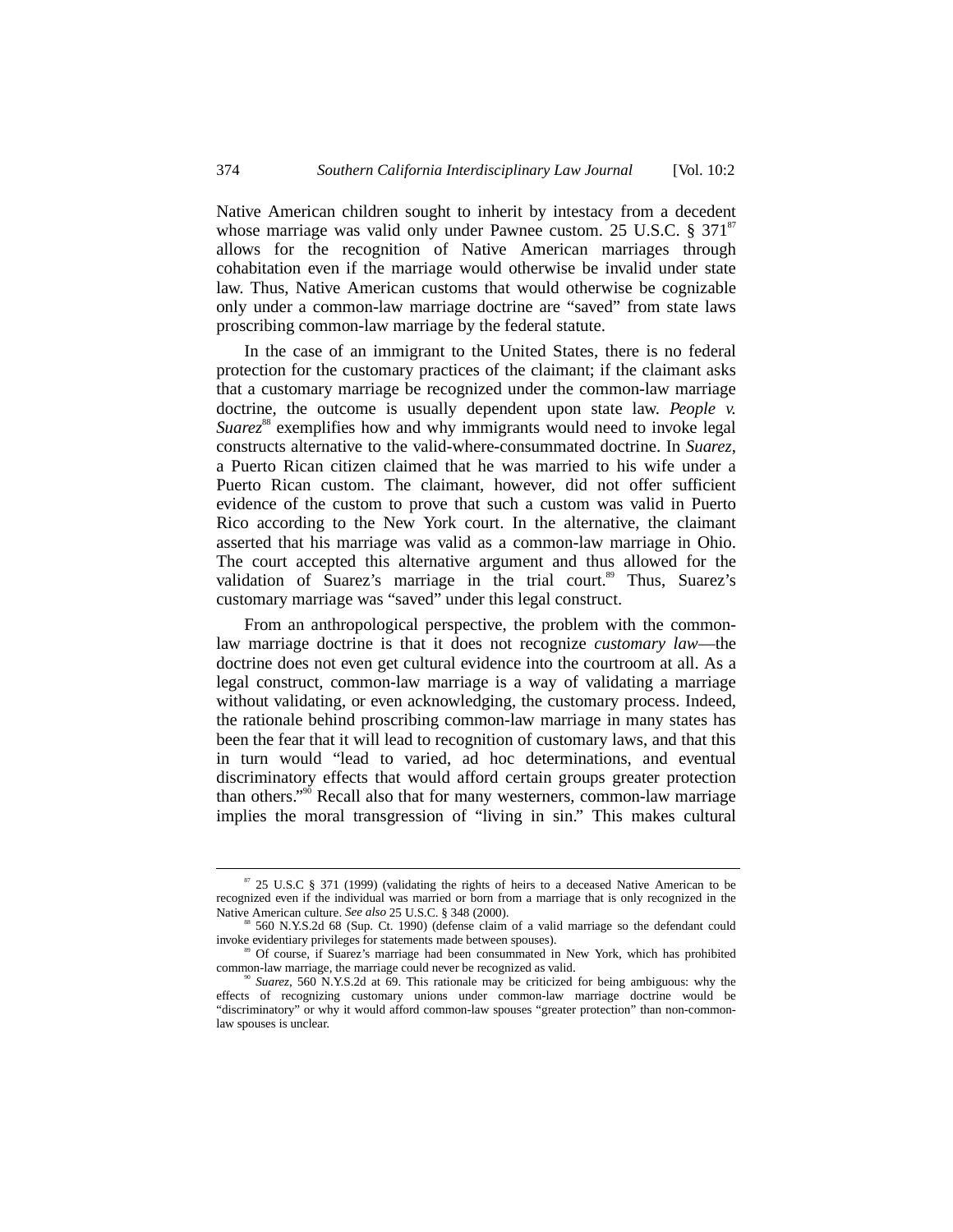minorities feel that their otherwise respectable and revered cultural practice has been assigned to a degraded or immoral category of formal law.<sup>9</sup>

Therefore, the application of the common-law marriage doctrine to customary marriages exemplifies apparently irresolvable problems between formal law and cultural preservation. For the formal court, customary unions must be recognized in a way that does not substantiate the custom, since the nearly infinite number of customs would lead to "ad hoc determinations," and because the potential for fraud is so high. For courts in jurisdictions that allow it, the common-law marriage is a good means of enforcing marital rights without dealing with a morass of unfamiliar customs and cultures. For the anthropologist and cultural minority, common-law marriage is an empty shell that creates marital rights recognized by the state, while failing to recognize religious or cultural meaning.

# C. THE PUTATIVE MARRIAGE DOCTRINE AND ACCOMMODATION OF CUSTOMARY MARRIAGES.

While the valid-where-consummated and common-law marriage doctrines look only at "objective" manifestations of the marriage and ignore the customary law and cultural meanings by which the marriage was actually consummated, the putative marriage doctrine could *potentially* bring cultural evidence into court. The putative marriage doctrine renders an otherwise invalid marriage valid through the reasonable expectations of one spouse. Upon finding *a reasonable, good-faith belief,* by one or both parties, that a valid marriage was consummated, the court shall divide property between these "putative spouses" according to state law. $92$  The putative marriage doctrine is often invoked in cases dealing with customary marriages because of its focus upon intent and belief: claimants wish to have the reasonableness of their beliefs judged in terms of their culture and customary law. Furthermore, the open-ended concept of "reasonableness" invites discussion of group and cultural rights in a multicultural society; an invitation that has generally been declined by courts. Despite its potential for bringing cultural evidence into United States courtrooms, the putative marriage doctrine is often limited by the simplistic notion that a belief in customary marriage may be "unreasonable" simply because the practice is different from state law or unrecognizable in traditional Western terms.

The case of *Vryonis v. Vryonis*<sup>93</sup> aptly illustrates this point. There, a woman named Fereshteh, an Iranian citizen and member of the Shiah Moslem Twelve Imams (Islam), claimed that she held a reasonable, good

 <sup>91</sup> *See* Cooter & Fikentscher, *supra* note 18, at 538.

<sup>&</sup>lt;sup>92</sup> *See, e.g., In re* Marriage of Monti, 185 Cal. Rptr. 72, 72 (Ct. App. 1982).<br><sup>93</sup> 248 Cal. Rptr. 807 (Ct. App. 1988).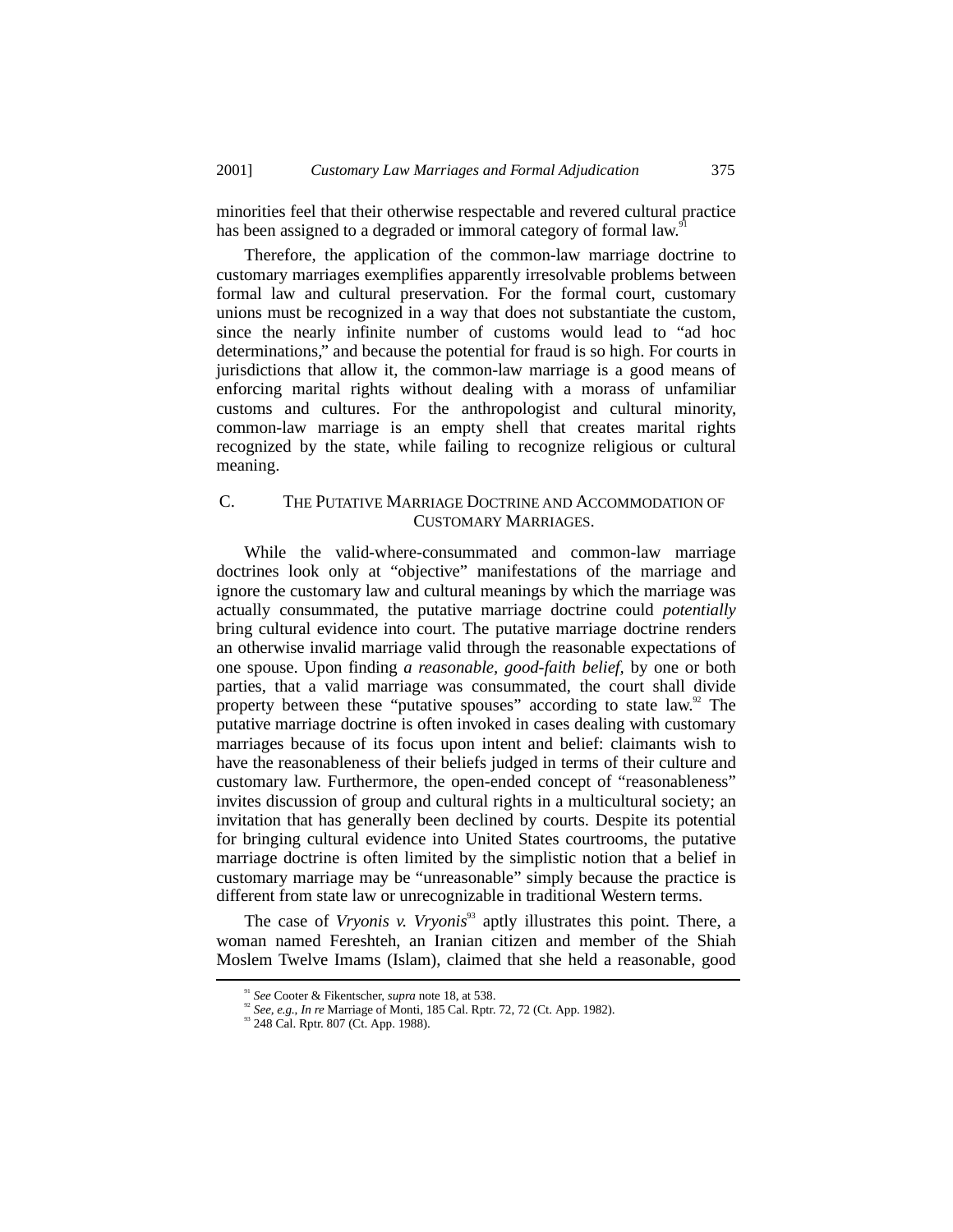faith belief that a *Mut'a* marriage ceremony created a valid marriage. The ceremony was conducted in private, with no witnesses. It was agreed that both parties were fully informed about the customary significance of the ceremony. The "husband," Speros, did not contest that he assured petitioner that the marriage was valid in California.<sup>94</sup> Speros then chose to "break" the *Mut'a* and marry another woman. Upon learning that her marriage was unrecorded and thus void under regular California law, Fereshteh claimed quasi-marital property rights under the putative marriage doctrine. Nonetheless, the court found that even if Fereshteh's belief in the validity of the *Mut'a* was bona fide and true to Islamic custom, the belief was unreasonable.<sup>95</sup>

The trial court in this case found that Fereshteh had a good faith, reasonable belief in her marriage to Speros given the customary law of her culture. The appellate court, however, found that Fereshteh's belief was unreasonable *not because it was invalid according to her culture,* but because the *Mut'a* was so incompatible with California law that Fereshteh could not believe it to be valid in that state*.* Thus, the ability of this doctrine to "save" customary marriages is again measured against U.S. formal standards of compliance. If the appellate court had measured "reasonableness" by Fereshteh's belief in the customary law of her culture, her claim may have been successful: the *Mut'a* is indeed contracted in private, with no witnesses, and the terms of the marriage need only be agreed upon in advance, with both parties being *'aqil* (of sound mind).<sup>96</sup> In short, Fereshteh's ceremony may have been valid under Islamic law and the law of Iran. $97$ 

The appellate court in *Vryonis*, however, did not focus upon the reasonableness of Fereshteh's beliefs under Shi'ite Islamic law, but instead found that the facts of Fereshteh's customary marriage were "at odds with the formation and existence of a valid marriage pursuant to California law." 98 Thus, the less a custom "looks like" it complies with California law, the more "unreasonable" the belief in a valid marriage. The court's logic follows that since "no license was obtained and there was no authentication or recordation . . . Fereshteh could not believe reasonably a valid California

<sup>&</sup>lt;sup>94</sup> See id. at 809.<br><sup>95</sup> *Id.* at 812.<br><sup>96</sup> See e-mail from Dr. Hossein Ziai, Chairman of Iranian Studies, University of California, Los Angeles to Lona Laymon (Mar. 3, 2000) (noting that it is likely that Fereshteh's *Mut'a* ceremony would have established a legal form of marriage in Iran where all legal principles are based upon Islamic religion) (on file with the author).

*See Vryonis*, 248 Cal. Rptr. at 813. Fereshteh's financial claim may have been erroneous under Islamic law: the *Mut'a* is not typically subject to claims on inheritance or support. However, she may have had a rightful claim to money agreed to be exchanged according to the *Mut'a* verbal contract. Although such a mutually agreed upon "brideprice" is at the heart of the *Mut'a* contract, this court does not address the issue and fails to explicate the basis for Fereshteh's financial claims.<br><sup>98</sup> *Id.*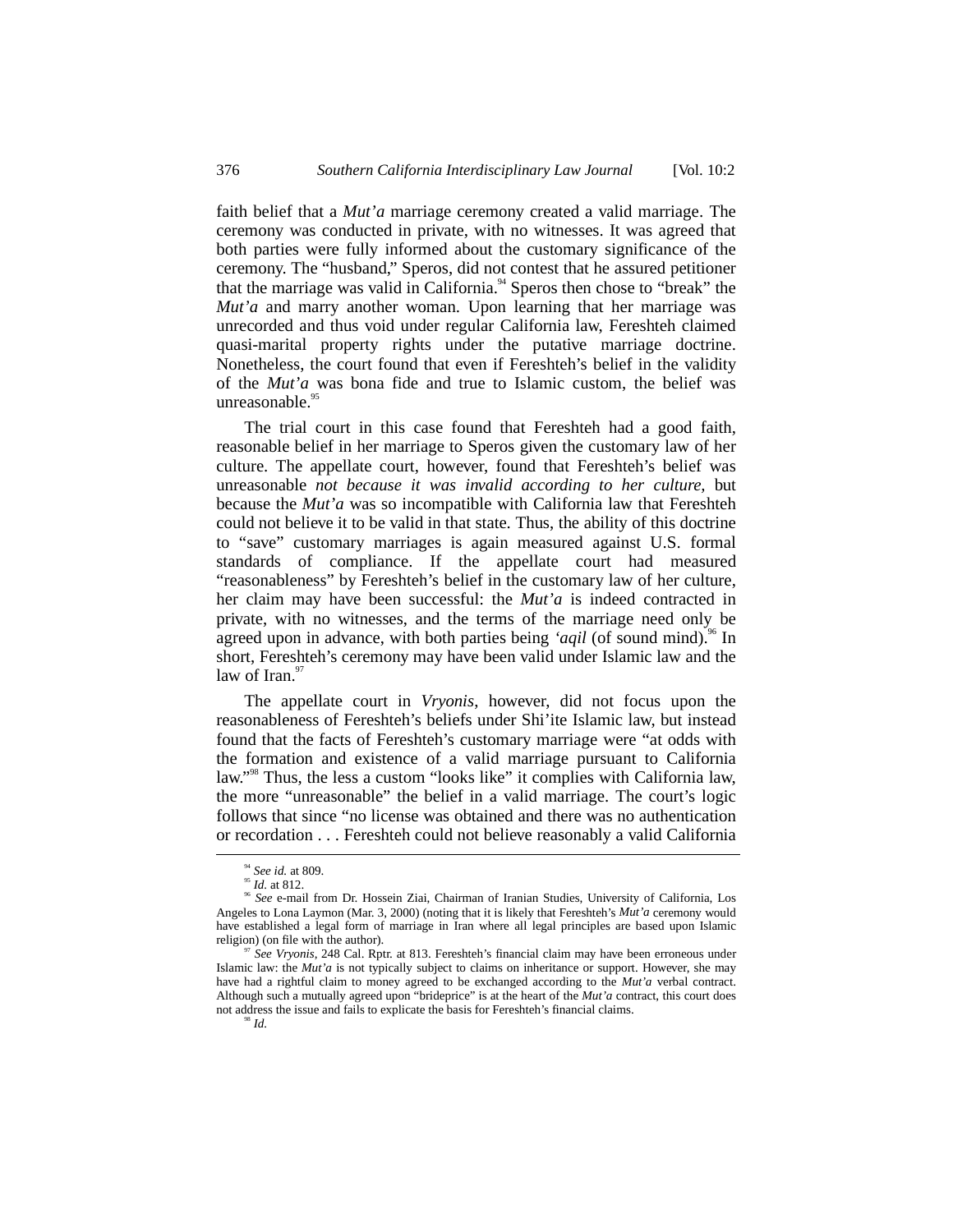marriage came into being,"<sup>99</sup> even though the court agrees that Fereshteh was unfamiliar with California law. Moreover, the court also fails to address the fact that this marriage contract may be lawfully valid in Iran.<sup>100</sup> Lastly, Speros' misleading assurances that the marriage was valid could not render Fereshteh's belief in the validity of the marriage reasonable.<sup>101</sup>

The overall effect of the *Vryonis* decision in California is the complete preclusion of unfamiliar customary laws from the putative marriage doctrine.102 The doctrine is practically limited to cases in which the parties attempted to obtain marriage licenses that are technically deficient. The appellate court was concerned that accommodations of customary law in the putative marriage doctrine would allow parties to assert a binding marriage based on "ignorance of the law."<sup>103</sup> This general concern, however, is often misplaced in the equitable doctrine of putative marriage since most of the successful putative marriage claims also involve some degree of ignorance of the law. Furthermore, the putative marriage doctrine is primarily concerned with equity and the prevention of fraudulent assurances that the marriage is valid where one party knows that it is not. By neglecting to address customary law when considering the putative marriage doctrine, courts fall seriously short of these goals: the court's approach in *Vryonis* allowed Speros to take advantage of Fereshteh's "unreasonable" beliefs in a fraudulent manner (hardly an "equitable" outcome).

Since the putative marriage doctrine looks to reasonableness and bona fide belief in the validity of the marriage, it does have potential to bring customary evidence into the formal legal system and open up discussion of group and cultural rights. It seems unlikely that application of the putative marriage doctrine to customary marriages would lead to a "slippery slope" of cases allowing gross ignorance of law as an excuse. This is because the threshold requirement that the belief is bona fide and related to a genuine system of customary law should weed out cases of mere ignorance and "sham" claims of marriage. However, even under an approach that gives more weight to cultural evidence, judicial biases and ignorance about non-

 <sup>99</sup> *Id.* at 812.

<sup>&</sup>lt;sup>100</sup> The court notes that the belief in the marriage must be a belief in a statutorily valid California marriage which the court sees as separate from a marriage valid according to religion or customary law. *See Vryonis*, 248 Cal. Rptr. at 813. This fails to account for the fact that in Iran, the legal system is based upon religious beliefs of the parties. Fereshteh may thus have had good reason to believe that the religious laws of the parties would govern "marriage" in California.

<sup>101</sup> *Id.*

<sup>&</sup>lt;sup>102</sup> Even a "customary law approach" to the *Vryonis* case may not have helped Fereshteh at the appellate level, since there were some doubts about the sincerity of Fereshteh's belief (e.g., she did not file a joint tax return). *Id.* It is also possible that Fereshteh's education as a UCLA professor was also read against her since the court may have believed that she was "too sophisticated" to sincerely believe in a valid marriage. *Id.*  $\frac{1}{103}$  *Id.* at 813.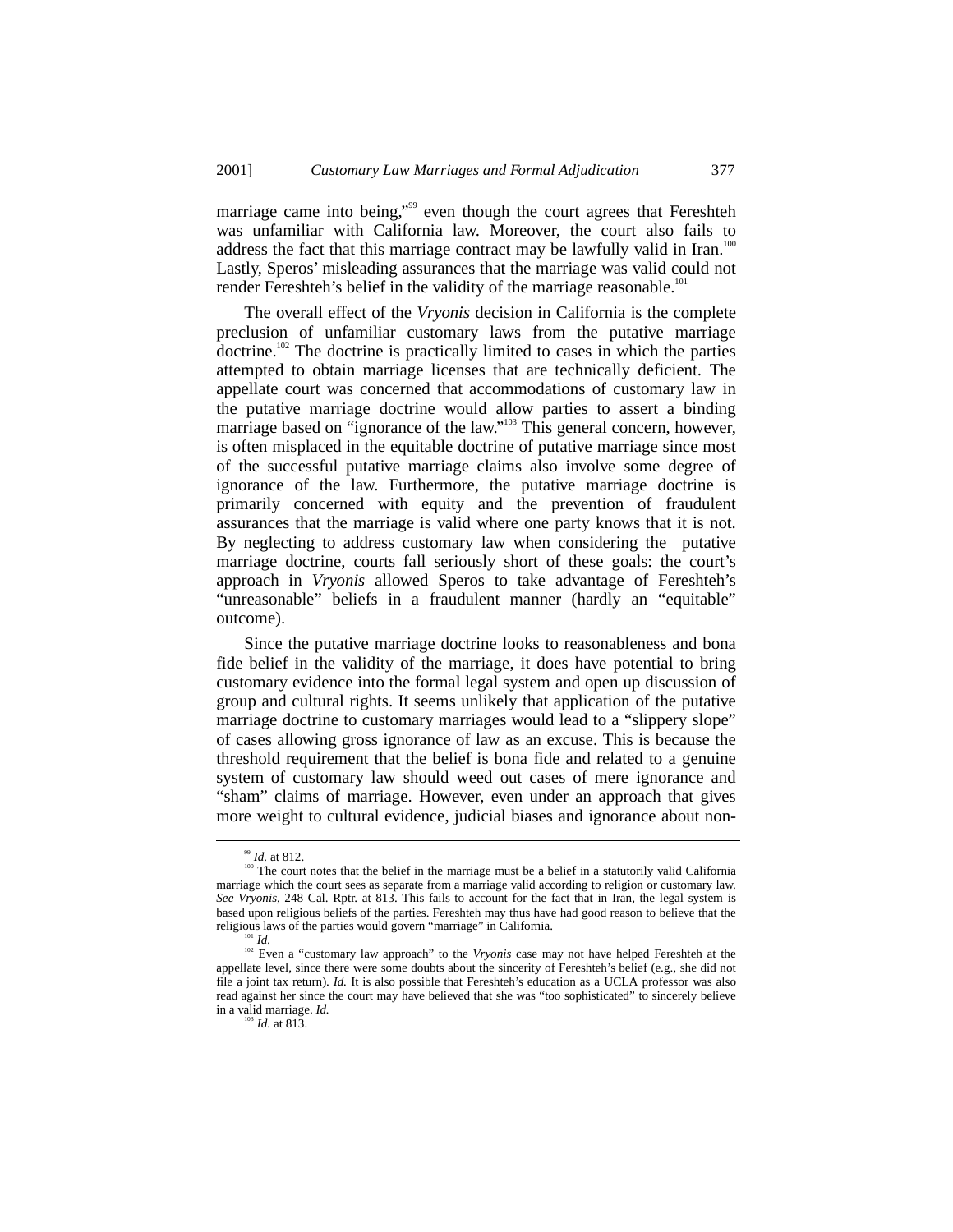Western cultural systems will still put cultural minorities in the uncomfortable position of being told that their beliefs are "wild."<sup>104</sup> Thus, despite its promise to better ally customary and formal law, the putative marriage doctrine falls short of fostering real legal pluralism.

# D. CRIMINAL CASES AND THE ACCOMMODATION OF CUSTOMARY **MARRIAGES**

Thus far, I have only examined the legal treatment of marital customs in the civil context. But are there any analogous doctrines of accommodation that may be invoked in a criminal case? The "cultural defense," which holds that the criminal behavior and mens rea of certain defendants should be judged with some consideration of their cultural context, does not actually *validate* any marriages. If a claimant in a civil case successfully invokes, for instance, the putative marriage doctrine, that claimant leaves court with enforceable marital rights; this is not true for the criminal defendant. The invocation of the cultural defense never achieves such a level of validation. The cultural defense requests judge and jury to excuse defendants to the extent that they reasonably believed they were acting in accordance with cultural practices. The emphasis is on the defendant's state of mind as an excuse for behavior and not on the actual validity or enforceability of the customary practice.

There are numerous reasons why the cultural defense does not lead to real marital rights. First, criminal cases almost always involve marriage practices that are considered to be repugnant to public policy. These are usually cases of child marriage, marriage by kidnap, marriage by money payment, or polygamy, all of which are categorically repugnant to public policy in the United States. Since public policy trumps the recognition of any custom, it logically follows that, as a practical matter, validation of customary marriages will not occur in the criminal context.

Second, the cultural defense is extremely limited in its application to criminal defendants as a result of both judicial interpretation and the level of intent required under the laws most subjected to cultural defense tactics. For instance, the cultural defense has often been employed in criminal cases dealing with customary marriage practices, especially rape cases: defendant is accused of raping a woman to whom he claims to be validly married under customary law. Or, a defendant may argue that "consent" is culturally specified. In *People v. Moua*, <sup>105</sup> a Hmong man claimed that he had a bona fide, reasonable belief that a Hmong woman, Seng Xiong, consented to sexual intercourse because her behavior perfectly fit the

<sup>104</sup> *Id.* at 812 (quoting language from Speros' brief which terms Fereshteh's beliefs as "wild"). <sup>105</sup> No. 315972-0 (Cal. Sup. Ct. 1985). *See also* Evans-Pritchard & Renteln, *supra* note 71, at 8.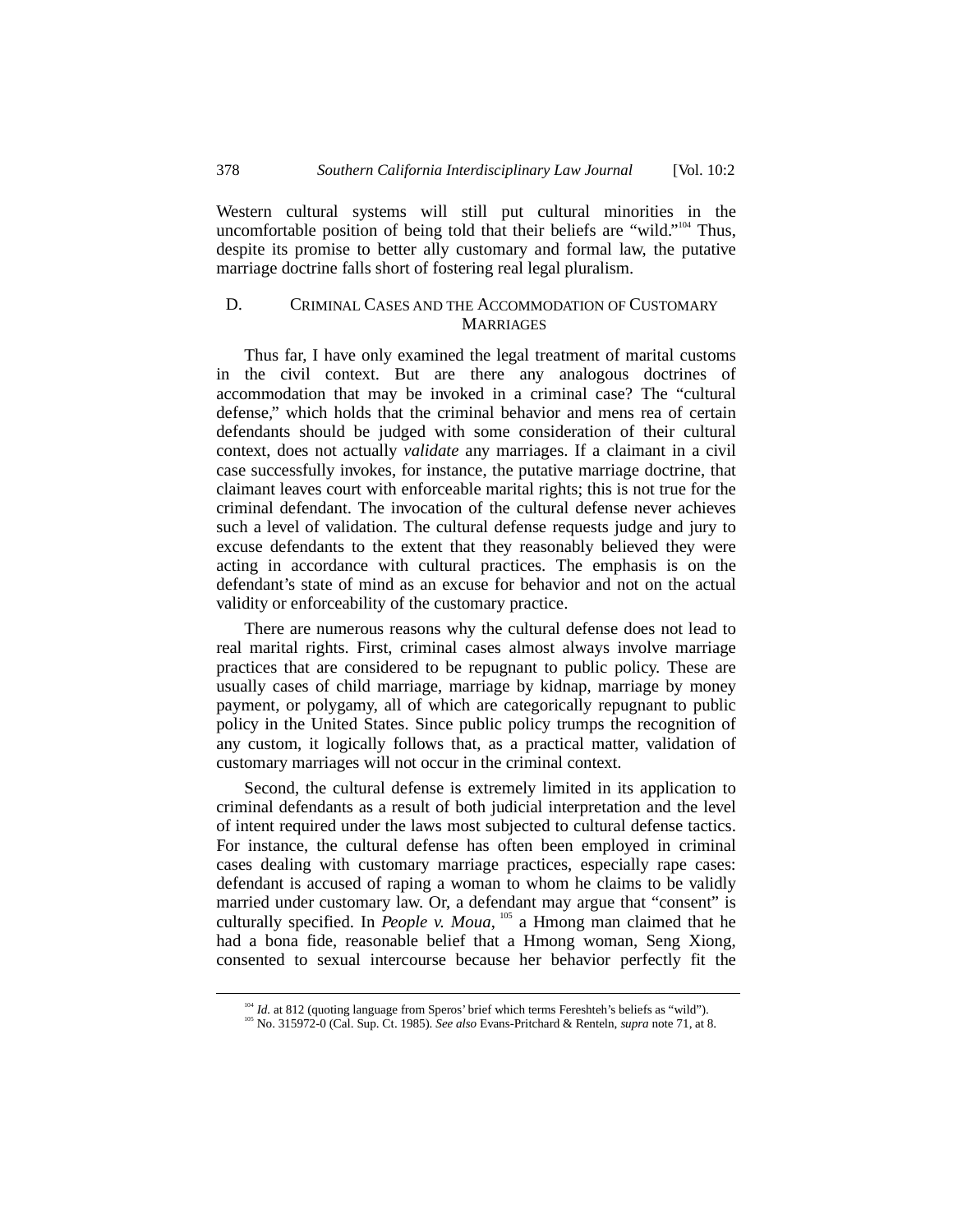behavior of a woman consenting to marriage under Hmong custom. Other defendants assert general lack of culpability and intent as a defense to charges of rape. In *Nebraska v. Al-Hussaini*,<sup>106</sup> the defendant claimed that he had a bona fide belief that his marriage was valid under Iranian Islamic laws, and that this should warrant a more lenient sentence given general principals of culpability. Courts critically limit the cultural defense in rape cases, whether it is invoked in connection with specific elements of rape, or invoked under general principals of intent or culpability. There are several reasons for this. First, rape tends to not be a specific intent crime and it may be a strict liability crime in some cases (e.g., statutory rape). Second, many courts interpret the cultural defense as a mistake of law and thus will not accommodate cultural defenses because "ignorance of the law is no excuse." <sup>107</sup> Finally, the use of the cultural defense almost inevitably leads to the balancing of victim's rights against defendant's culpability; a balancing test that usually falls in favor of the victim. In sum, while some courts concede that the non-Western defendant is "a victim of the laws which he has little, if any, familiarity and which are, according to him, vastly different from the customs and laws of his native country,"<sup>108</sup> very few courts have accepted the cultural defense as even a partial excuse, and no jurisdiction considers it to be a complete excuse.

This is not to say that the validity of the criminal defendant's marital customs will not be an issue in court. When dealing with the cultural defense, courts focus upon the defendant's state of mind, and not on the validity of the actual practice, but the practice must have enough validity to render the defendant's worldview reasonable to the court. Thus, the court may have to look into the cultural meaning and processes of the custom in its nation of origin. In some cases, the defendant may even attempt to receive complete exoneration by showing that the marriage was in fact valid-where-consummated and thus valid in the United States. This is, again, usually invoked in rape cases, where actual marriage to the victim provides a full or partial excuse to rape. While this does present an opportunity for the criminal court to determine the marriage to be valid and complete with at least some marital rights and obligations, this result is never reached as a practical matter. Again, the nature of the marital customs at issue in criminal cases precludes real validation. For example, in *People v. Ezeonu*, 109 the court found that a marriage was validly consummated under Nigerian law; however, because it was a polygamous union, it was against public policy in the United States. The court could thus not validate

<sup>&</sup>lt;sup>106</sup> 579 N.W.2d 561 (Neb. Ct. App. 1998).<br><sup>107</sup> For a criticism of this interpretation see Evans-Pritchard & Renteln, *supra* note 71, at 22–25.

<sup>108</sup> *Al-Hussaini*, 579 N.W.2d at 563. 109 588 N.Y.S.2d 116 (Sup. Ct. 1992).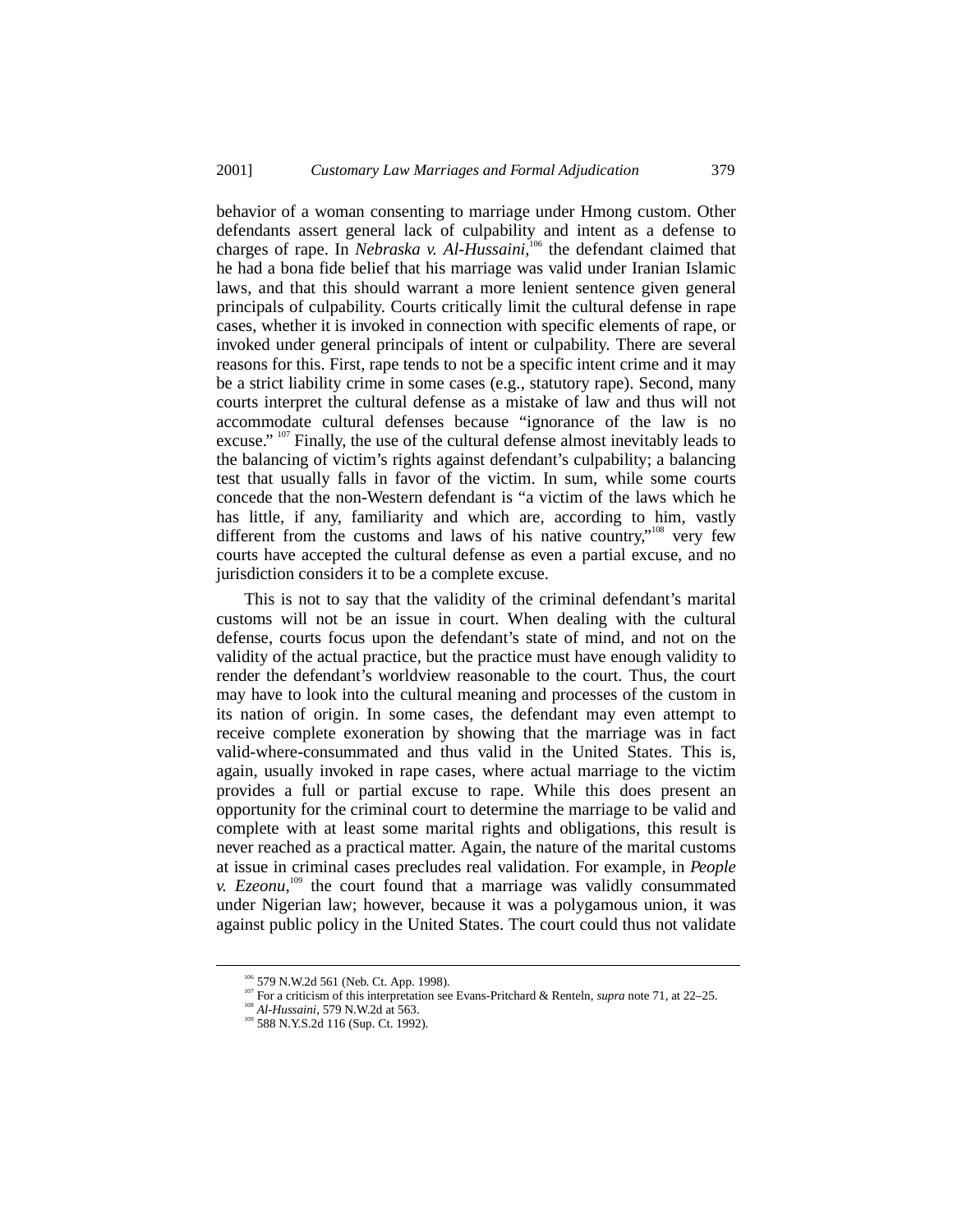the marriage for purposes of providing Dr. Ezeonu any marital defense to charges of rape.

I do not argue the extent to which the cultural defense or customary practices should or should not be considered an excuse in criminal cases involving marital customs; that topic is well beyond the scope of this Note.<sup>110</sup> I only wish to outline the fact that the cultural defense is critically limited, and it is not a full accommodation of customary marriages. After all, the cultural defense only seeks some level of exoneration for the criminal defendant as a proxy for state of mind; it is not designed to actually enforce the marriage or the custom at hand. Thus, in criminal cases, it is particularly true that "[t]he disadvantage of having a cultural defense as a complete and formal excuse is that if it were successful, cultural rights could take precedence over other human rights such as those of women and children."<sup>111</sup>

#### IV. CONCLUSIONS

 For members of traditional communities, the law comes in several different layers. At the closest level, the customary law of one's community governs. At the next level, the formal legal system of one's nation governs. Finally, the formal legal system of the country where one expatriates governs.<sup>112</sup>

Although statutory laws and courts of most nations claim to recognize the customary laws of their indigenous populations, this formal recognition usually falls short of accommodating the cultural meaning embedded in indigenous customary laws. While formal legal systems purport to uphold the rights of insular, indigenous groups, they really only do so to the extent that the customary law can be fit into preexisting formal, Western constructs that emphasize verifiability and consistency. The same is true, but to a greater extent, of the valid-where-consummated construct. Therefore, the tension between customary and formal law is deeply rooted in the very nature of each system of law, and it parallels inherent tension between the goals of anthropology and the goals of the legal system. For the anthropologist, the accommodation of customary law means more than mere enforcement of a marriage in the formal system: it means preservation of customary law in a way that preserves cultural meaning and significance.

 <sup>110</sup> For a more complete discussion of the cultural defense, see Alison Dundes Renteln, *<sup>A</sup> Justification of the Cultural Defense as Partial Excuse*, 2 S. CAL. REV. L. & WOMEN'S STUD. 437 (1993). Evans-Pritchard & Renteln, *supra* note 71, at 58.

<sup>&</sup>lt;sup>112</sup> Of course, an immigrant may also be governed by the customary law of his cultural group if, when he relocates, there is already an immigrant population in that nation that has established its own insular group.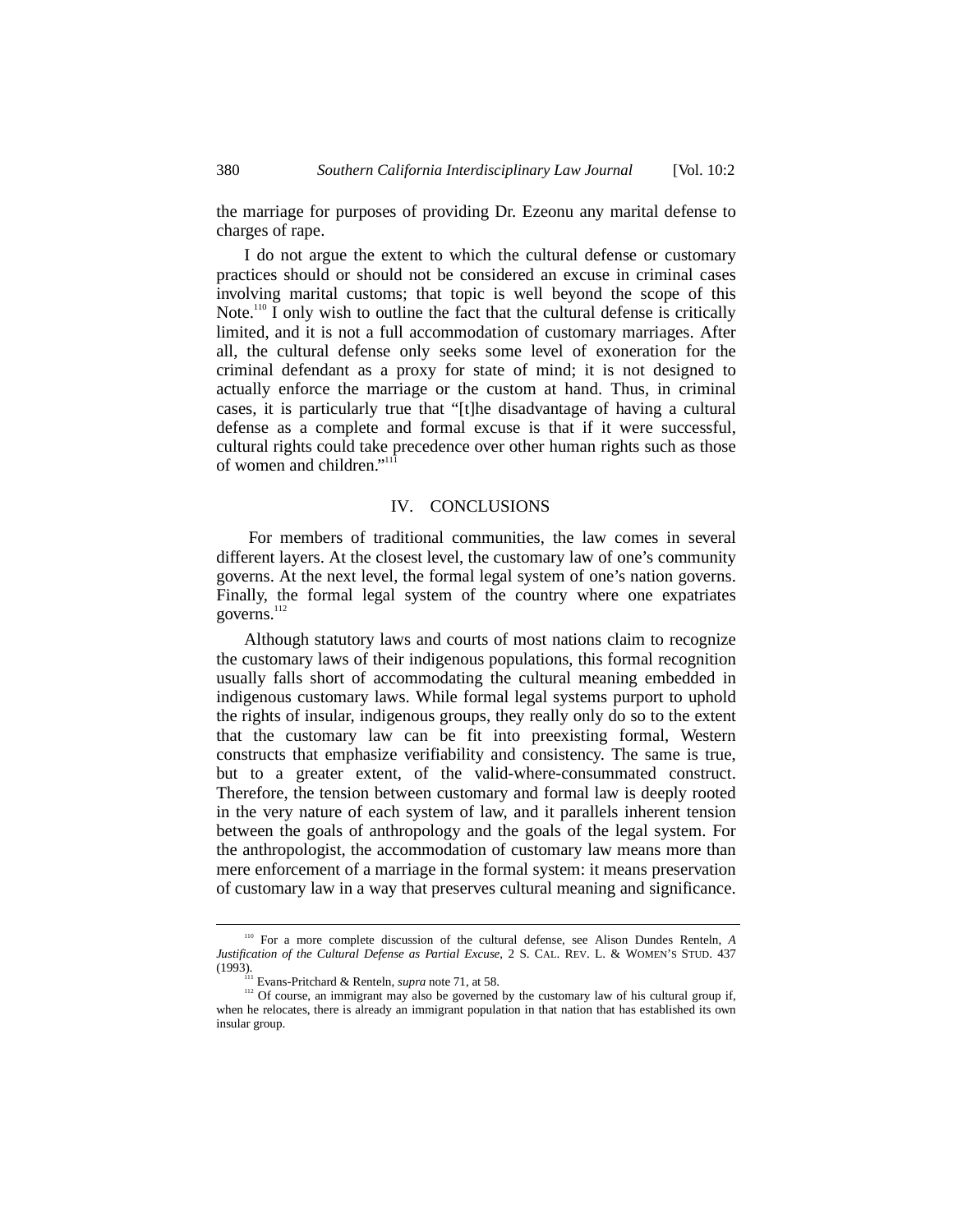Anthropologists would view the accommodation of customary law as treatment of "custom on custom's terms," with emphasis on oral narration, cultural growth and change, the subjective significance of the custom, and its varied, community-based nature.<sup>113</sup> The aims of the legal system are often in stark opposition to these anthropological principles: written or "hard" evidence, consistency, objective fact-based tests, and emphasis upon national or state society rather than smaller, community units.

Doctrines like valid-where-consummated and common-law marriage validate customary marriage with no regard to the actual custom or intent of the parties, thus making the actual customary law irrelevant to the determination of its validity (e.g., cultural evidence is not admitted in court). Furthermore, at least amongst Native Americans, the legal system's treatment of customary law under legal labels like common-law marriage leads to embarrassment about customary practices, or a sense that those practices are morally inferior.<sup>114</sup> Thus, if the formal system imposed upon the customary law doesn't immediately change the nature of the customary system through codification and formalization, the cultural meaning and significance of the customary laws will slowly erode as formal courts validate marriage customs only where they fit into preestablished Western legal concepts.

For the nonindigenous claimant, the putative marriage and the cultural defense doctrines have more potential to incorporate anthropological principles, and may be more deferential to customary law and cultural meaning. This is because the putative marriage doctrine and the cultural defense purport to scrutinize the claimant's intent and beliefs. One would guess that these doctrines require courts to understand the worldview of the claimant and other community members in order to determine the reasonableness of the claimant's beliefs. The concept of reasonableness also invites courts to utilize rhetorics of group and cultural rights when analyzing the worldview of a claimant. Contrary to these expectations, however, both doctrines are severely limited by evidentiary standards that favor mere documentation of marriage, and judicial discretion about which cultural beliefs are reasonable (as opposed to which beliefs in a culture are

<sup>&</sup>lt;sup>113</sup> For example, in a society whose marital customs are founded in the concept of a bond between two families, or even clans, an inquiry into the "validity" of a marriage in that culture would necessarily entail an inquiry into the relationship that has been established or intended between the family groups. The inquiry *would not* focus primarily on the "contract" created between the future spouses, as would be the treatment in the United States. Indeed, for such a group, the "contract" between individuals may not exist as a concept, since every change in the relations of individuals is seen as a change of relations

<sup>&</sup>lt;sup>114</sup> Some scholars have pointed out that this result is also apparent in non-Western immigrant communities, in which the fear of the judicial system, or embarrassment about "non-American" cultural identity makes it difficult to procure witnesses from the group to testify. Interview with Professor Alison Renteln, Vice-Chair, Political Science Department, University of Southern California, in Los Angeles, Cal. (Mar. 4, 2000).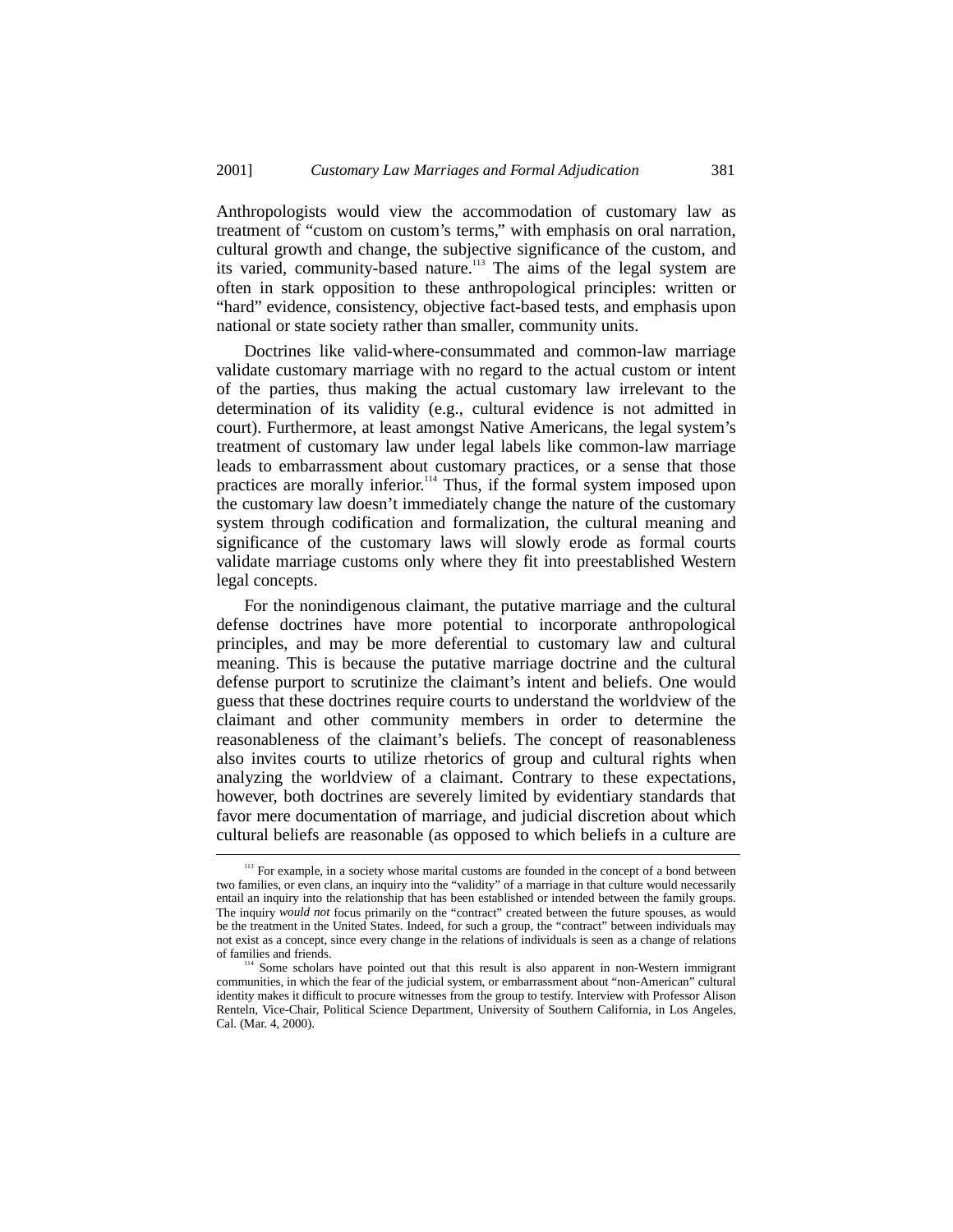meaningful to that culture). Much judicial bias against customary law seems to stem from the idea that these matters are more "religious" than "legal," and thus are not within the realm of legal enforcement by the courts (even where "religious" claim would be enforceable in courts of the claimant's country). Finally, policy limitations are the trump card to any customary marriage claim.

Is there any way to, at least partially, bridge the gap between anthropological goals and goals of the legal system? A culturally relativistic approach in the formal system does not prove satisfying since this opens the door to customary laws that are generally viewed as harmful to greater society or to people within the cultural minority itself (e.g., child marriages, or marital customs that are harmful to women within the insular minority group). But, we saw that many customary marriages are not harmful or repugnant, especially where the marriage would be valid-whereconsummated. When dealing with such nonrepugnant customary laws that engender an apparently bona fide, nonfraudulent belief in the claimant, courts may bridge the gap between customary law and formal law by *reassessing standards of reasonableness*. The scope of reasonableness applied in putative marriage cases is at the heart of the bias against cultural minorities.

The materials in this Note not only demonstrate the gap between formal judicial systems and the preservation of cultural identity, but also illustrate biases against communal rights perspectives in many formal courts. In the United States, the source of this bias derives from the "individualist perspective" inherent to the American legal tradition.<sup>115</sup> "The individualist perspective is hostile to the notion of group/ethnic rights because it posits that the individual is the only agent to which a right can attach."<sup>116</sup> Moreover, the idea that government need only be bound by "negative rights" continues to be very influential in many Western legal systems, and this hinders claims for the right to cultural identity through positive rights. Few accommodations of group or cultural rights originated in common law, and today most accommodations come from legislative bodies. Nations like South Africa and Namibia have constitutionalized indigenous group/ethnic rights while other nations have tried to accommodate cultural minorities through the use of statutory protections and tribal court systems. In Part II, we saw that, at least in the context of marriage, the formal system holds a myriad of problems for the claimant of cultural rights, despite legislative protection of indigenous, traditional marriage practices. But, these legislative protections rarely, if ever, reach immigrant groups. Thus, Part III explored possible routes of

<sup>115</sup> *See* Wing, *supra* note 1, at 298. <sup>116</sup> *Id.*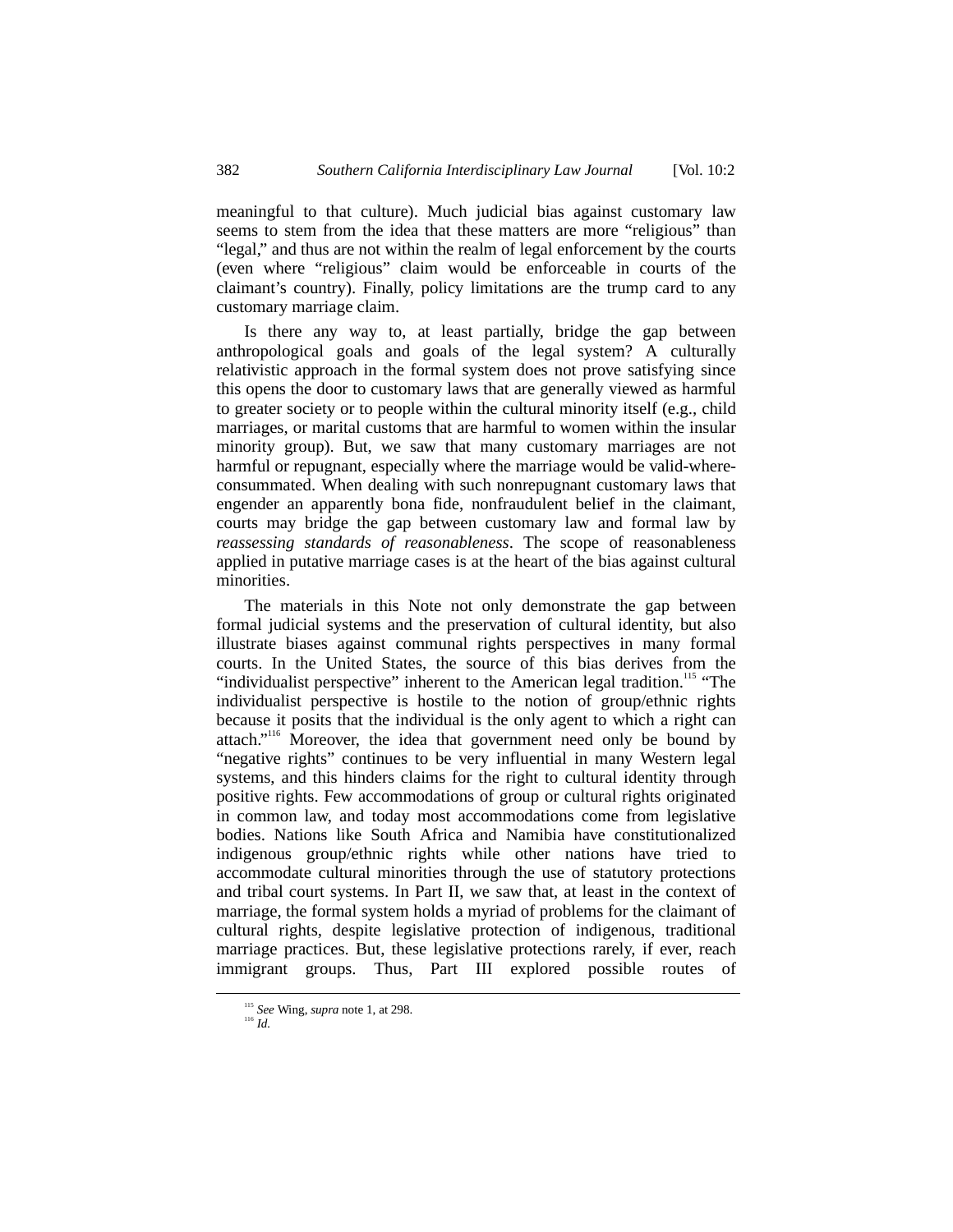accommodation for immigrant customary marriages in the United States. The common-law doctrines explored were often biased, inconsistently applied, and never engaged in a rhetoric of ethnic or group rights, even where the customary practice presented no threat to public policy of evidentiary standards.

There are some simple routes of judicial reform that may lead to fuller incorporation of group rights and cultural identity. First, courts should be encouraged to use nonlegal (e.g., anthropological) materials to supplement their analyses of reasonable beliefs; ideally, a court would have at its disposal "expert" witnesses or descriptions of cultural practices that come from within the cultural group. Cultural minorities seem to greatly increase their chances of successful claims where they provide expert witnesses from within their cultural group.

Second, courts should be encouraged to look toward progressive reforms within international law forums and within other nations. Both of these sources have explored progressive, nontraditional standards of public policy and evidentiary requirements. For instance, recall that in most African nations, a different standard of evidence—one that was more deferential to community norms and individual testimony—was applied to customary law cases. African nations have also approached public policy. Comparisons between the laws of different nations and the laws of the United States may better acquaint U.S. judges with a wider range of potential judicial responses to customary law. The comparative approach may also mend some misapplications of the valid-where-consummated doctrine.

Third, the legal education should incorporate more anthropological materials when students explore the problem of reasonableness standards: even the simple step of introducing the fact that not all cultures view "marriage" as a contract between two individuals would be a step in the right direction. Such a curriculum should also offer students the chance to compare the ways in which the United States, other nations, and international law deal with customary laws.

Fourth, if courts consider the fact that other cultures do not always conceive of a married-unmarried dichotomy, then a sliding scale of "marital status" and "rights" may develop to more equitably accommodate non-Western groups. This approach has been taken in some African nations where courts have recognized that although a couple may not meet the status of "completely" married, the relationship was enough of a union under tribal standards to require judicial enforcement of some rights and obligations.117 Thus, while the union does not receive all the rights and

 <sup>117</sup> *See, e.g.*, Owusu v. Nyarko, [1980] G.L.R. 428 (Sekondi High Ct. Ghana).